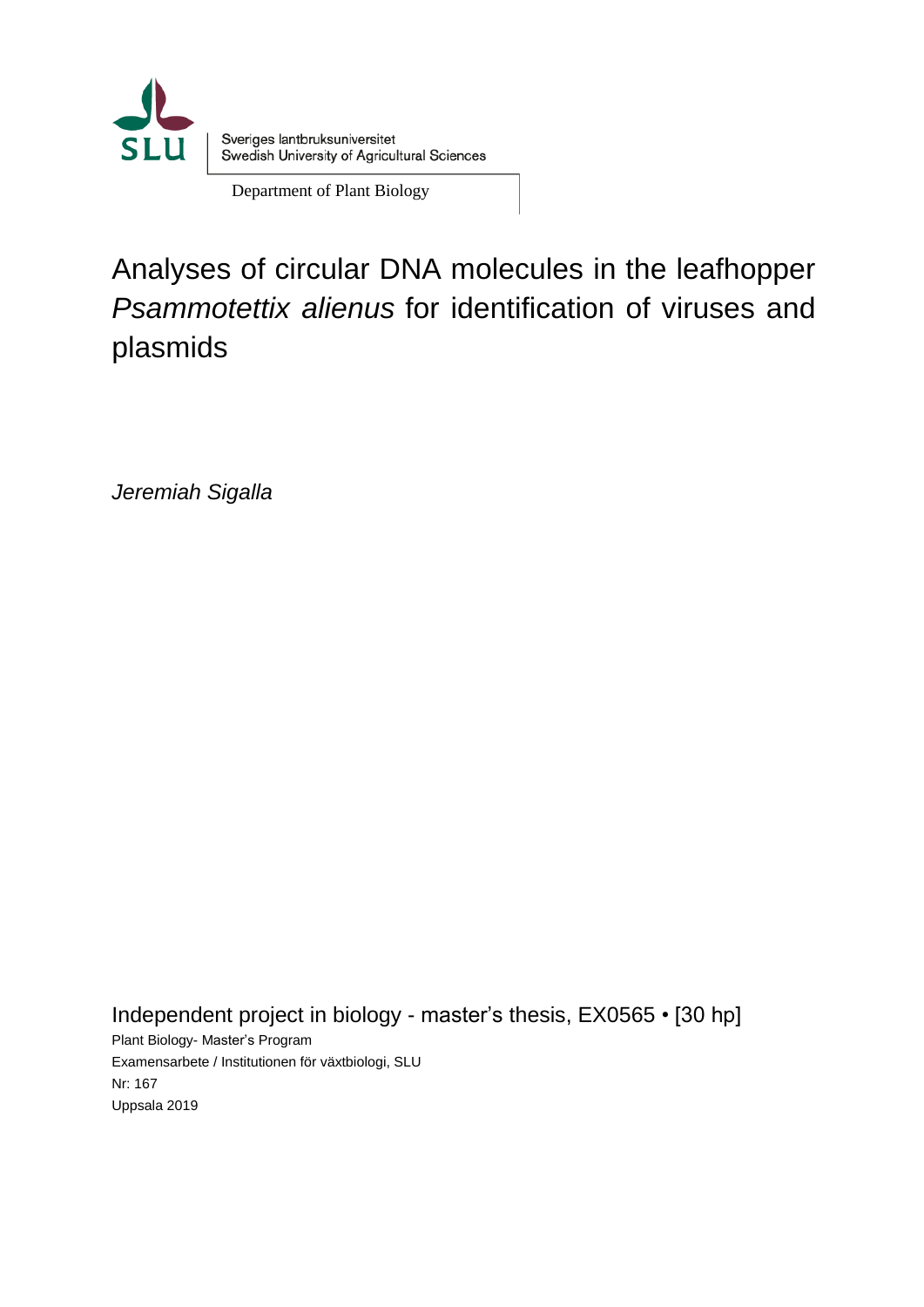Analyses of circular DNA molecules in the leafhopper *Psammotettix alienus* for identification of viruses and plasmids.

Jeremiah Sigalla

| <b>Supervisor:</b> | Anders Kvarnheden, SLU, Plant Biology |  |
|--------------------|---------------------------------------|--|
|                    |                                       |  |

**Examiner:** Eugene Savenkov, SLU, Plant Biology

| Credits:              | <b>30</b> credits                                           |
|-----------------------|-------------------------------------------------------------|
| Level:                | Advanced (A2E)                                              |
| Course title:         | Independent project in Biology - Master's thesis            |
| Course code:          | EX0565                                                      |
|                       | <b>Programme/education:</b> Plant Biology- Master's Program |
|                       |                                                             |
| Place of publication: | Uppsala                                                     |
| Year of publication:  | 2019                                                        |
| Title of series:      | Examensarbete / Institutionen för växtbiologi, SLU          |
| Part number:          | 167                                                         |

**Online publication:** [https://stud.epsilon.slu.se](https://stud.epsilon.slu.se/)

**Keywords:** Blue dwarf disease, Leafhopper, Phylogenetic analysis, *Psammotettix alienus*, Rolling circle amplification, Wheat blue dwarf phytoplasma, Wheat dwarf disease, *Wheat dwarf virus*.

**Swedish University of Agricultural Sciences** Faculty of Natural Resources and Agricultural Sciences Department of Plant Biology Uppsala Biocentre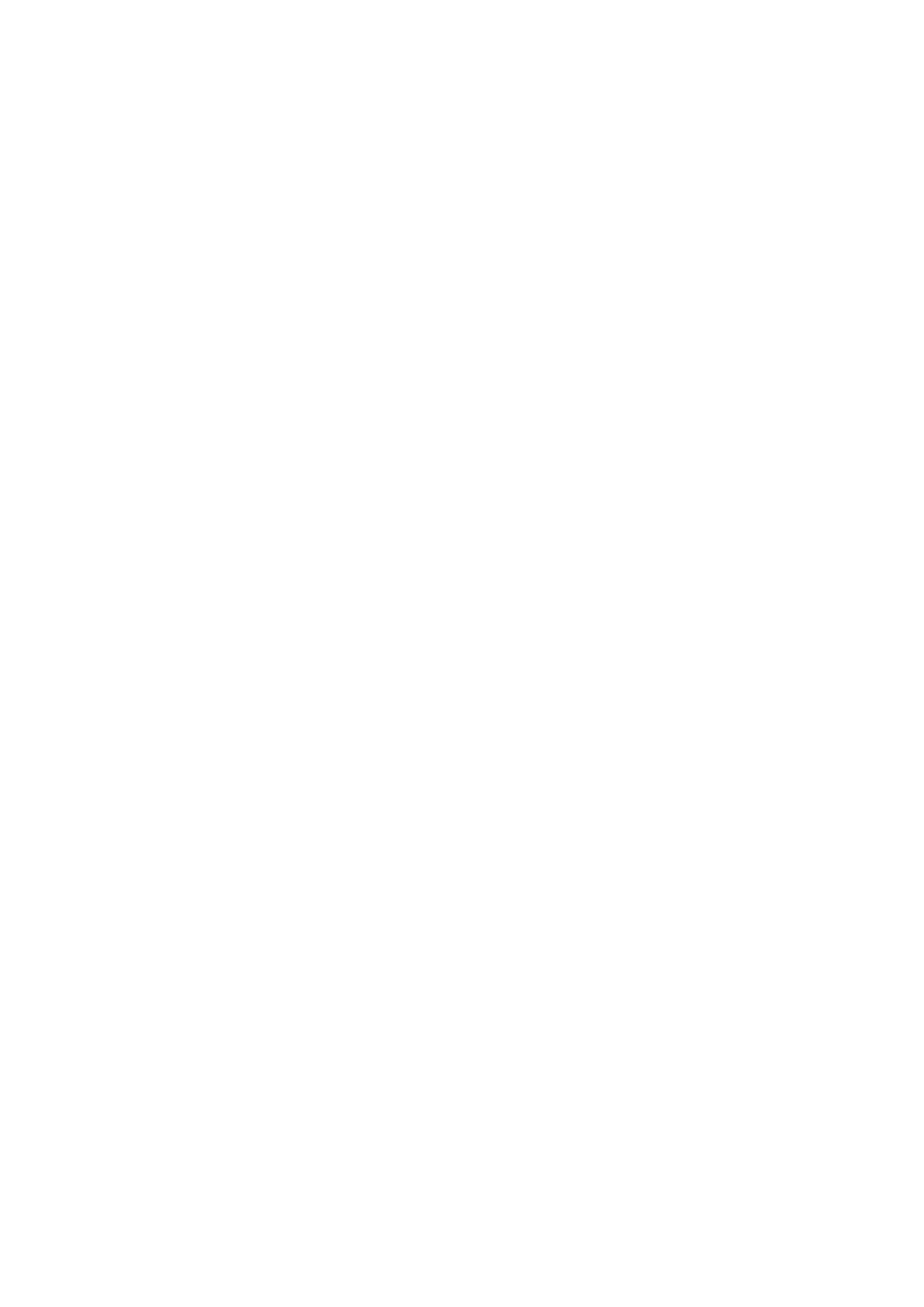#### <span id="page-4-0"></span>**POPULAR SCIENCE**

Microorganisms are a robust group of organisms that may cause different diseases in plants and animals. Vector is an organism that is capable of transmitting a microorganism that causes disease from one host to another. A single vector may carry different species of microorganisms, it may specifically be fungi, bacteria and viruses. In Sweden, these microorganisms have affected the production of wheat crops at different time points. For example, in 1918, the dwarf disease was reported to cause severe yield losses in wheat in central Sweden. Also, in 2017 there was an outbreak of the wheat dwarf disease with the occurrence of leafhoppers in different wheat fields in Sweden. In Sweden, the dwarf disease in wheat is known to be caused by wheat dwarf virus (WDV), which has been demonstrated to be transmitted by plant-feeding insects, leafhoppers. In this study, we focused on analyses of circular DNA molecules in the leafhopper *Psammotettix alienus* for identification of viruses and bacterial plasmids. WDV was detected in DNA extracts of different leafhoppers. In DNA sequence analyses, the identified WDV isolates were found to be closely related to the isolates of WDV previously reported from Sweden. Also, we characterized small circular DNA molecules of other microorganisms present in the leafhoppers. Interestingly, we identified a DNA molecule associated with bacteria known as wheat blue dwarf phytoplasma (WBDP). WBDP has been shown to cause blue dwarf disease in wheat and can also be transmitted by insect vectors. For example, WBDP has been reported in China to cause severe yield losses in wheat at different occasions. In Sweden, a similar disease has been reported to affect oat and barley in past years. In 1970, it was suspected that bacteria termed as mycoplasma-like organisms were the agent of the disease. To our understanding, this will be the first report to show the detection of wheat blue dwarf phytoplasma in the leafhopper *P. alienus* in Sweden. In addition, we identified circular DNA of a virus known as sphinx, which has been reported to be similar to viruses infecting the bacterium *Acinetobacter*. In previous studies, *Acinetobacter* species have been identified from Arctic freshwater, soil and aphids. Therefore, the data are indicating that these bacteria are common in the environments and can be acquired by insects through feeding on different plants. Generally, this project demonstrated that a molecular method known as rolling circle amplification (RCA) is able to assist in detecting a range of viruses and plasmids.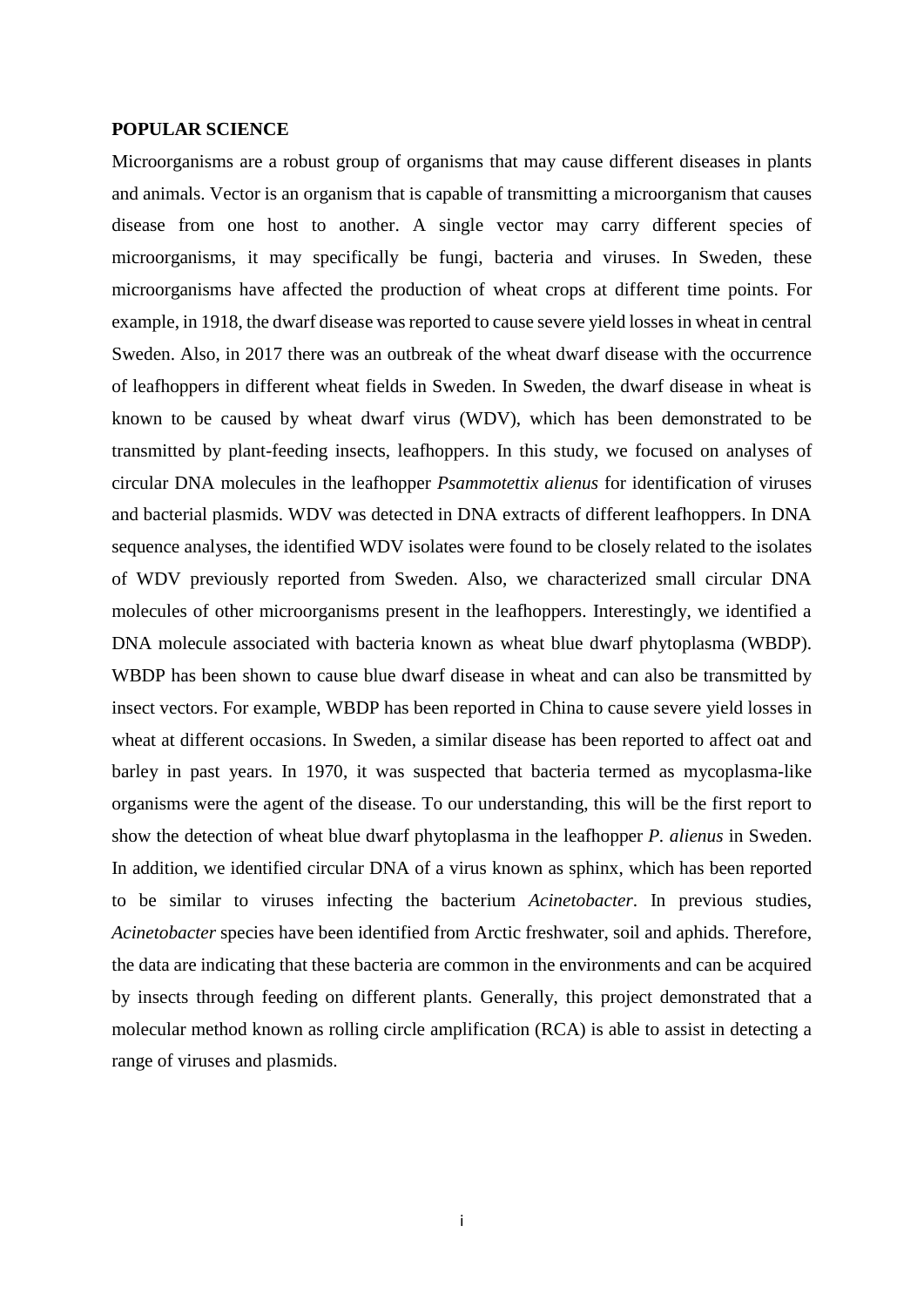### <span id="page-5-0"></span>**ABSTRACT**

Microorganisms often depend on vectors for transmission. A single vector may carry different species of microorganisms such as fungi, bacteria and viruses. In Sweden, leafhoppers of the species *Psammotettix alienus* are known as a vector of wheat dwarf virus, but they may be carriers of other microorganisms as well. In this study, we analysed small circular DNA molecules in leafhopper DNA extracts for identification of viruses and plasmids. Using PCR, WDV was detected in different samples of *P. alienus* collected in autumn 2017 in different parts of Sweden. Using blast nucleotide analyses, sequences from cloned PCR products were found to share 99% nucleotide identity to previously sequenced WDV isolates from Sweden. Phylogenetic analysis of a genome region covering part of the replication-associated protein A gene (repA), movement protein gene (MP) and long intergenic region (LIR) (1162 nucleotides) showed that the obtained WDV isolates were closely related to the isolates previously reported from Sweden. Also, rolling circle amplification (RCA) was employed as a means of obtaining the full-length plasmids and genomes of viruses with circular DNA. However, we did not get WDV DNA by the RCA method, but circular DNA of a bacteriophage as well as plasmids of phytoplasma and bacteria, were identified. One cloned RCA product shared 83% nucleotide identity with plasmids of wheat blue dwarf phytoplasma (WBDP). A phylogenetic analysis of 1125 bp covering part of the replication-associated protein gene and non-coding DNA confirmed that the analysed sequence was closely related to WBDP plasmids reported from China. WBDP has been reported in China to cause wheat blue dwarf disease resulting in severe yield losses in wheat at different occasions. A similar disease has been reported in Sweden in past years, whereas, through transmission tests, symptoms were then observed on crop plants, such as rye, oat and barley. In addition, we identified circular DNA of a bacteriophage known as sphinx, which is reported to be similar to phages infecting bacteria of the genus *Acinetobacter*. Generally, the results of this study show that RCA is able to assist in detecting a range of viruses and plasmids.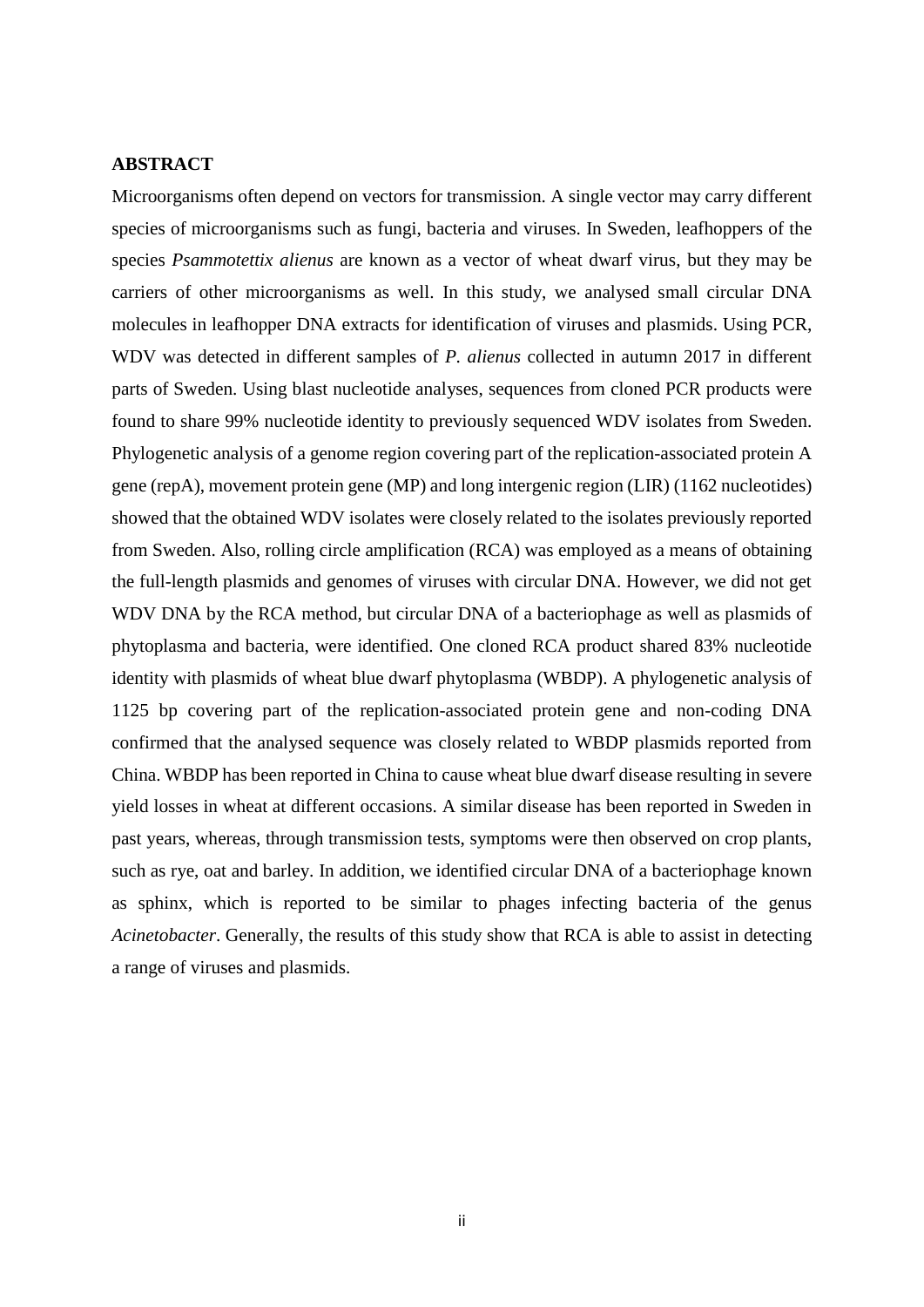| <b>Table of Contents</b> |                                                                      |
|--------------------------|----------------------------------------------------------------------|
|                          |                                                                      |
|                          |                                                                      |
|                          |                                                                      |
|                          |                                                                      |
| 1.                       |                                                                      |
| 1.1.                     |                                                                      |
| 1.2.                     |                                                                      |
| 1.3.                     |                                                                      |
| 1.4.                     | Amplification of circular DNA by Rolling Circle Amplification (RCA)3 |
| 2.                       |                                                                      |
| 3.                       |                                                                      |
| 3.1.                     |                                                                      |
| 3.2.                     |                                                                      |
| 3.4.                     |                                                                      |
| 3.4.1.                   |                                                                      |
| 3.4.2.                   |                                                                      |
| 3.5.                     |                                                                      |
| 3.6.                     |                                                                      |
| 4.                       |                                                                      |
| 4.1.                     |                                                                      |
| 4.1.1.                   |                                                                      |
| 4.2.                     |                                                                      |
| 4.3.                     |                                                                      |
| 4.3.1.                   |                                                                      |
| 4.4.                     |                                                                      |
| 4.5.                     |                                                                      |
| 5.                       |                                                                      |
| 5.1.                     |                                                                      |
| 5.2.                     |                                                                      |
| 5.3.                     |                                                                      |
| 6.                       |                                                                      |
|                          |                                                                      |
|                          |                                                                      |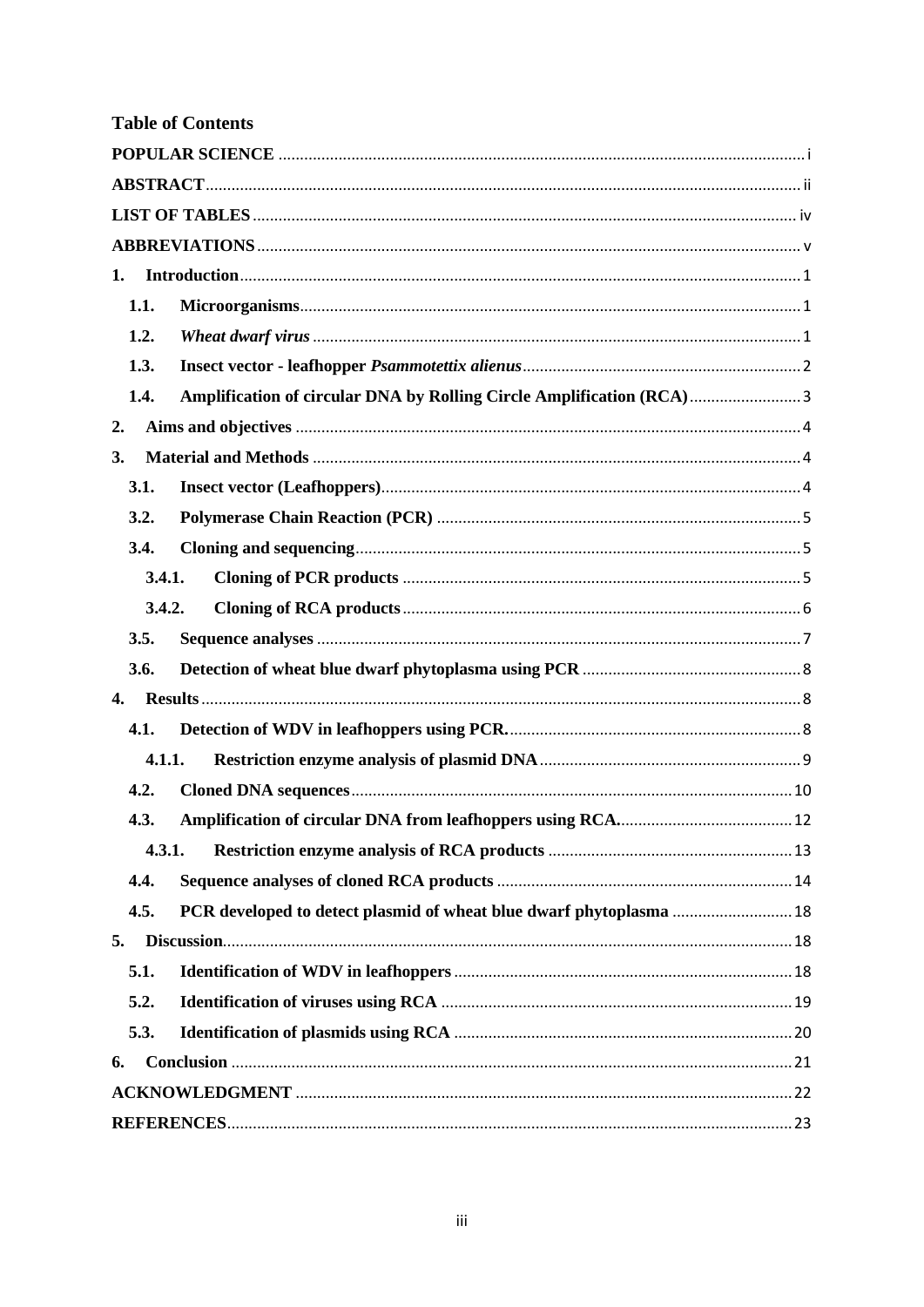# <span id="page-7-0"></span>**LIST OF TABLES**

| Table 2: Description of WDV isolates from GenBank used for phylogenetic analysis 10 |  |
|-------------------------------------------------------------------------------------|--|
|                                                                                     |  |
| Table 4: ORFs and putative proteins in the complete sequence of the WBDP plasmid15  |  |
| Table 5: Description of phytoplasmal plasmids used for phylogenetic analysis  16    |  |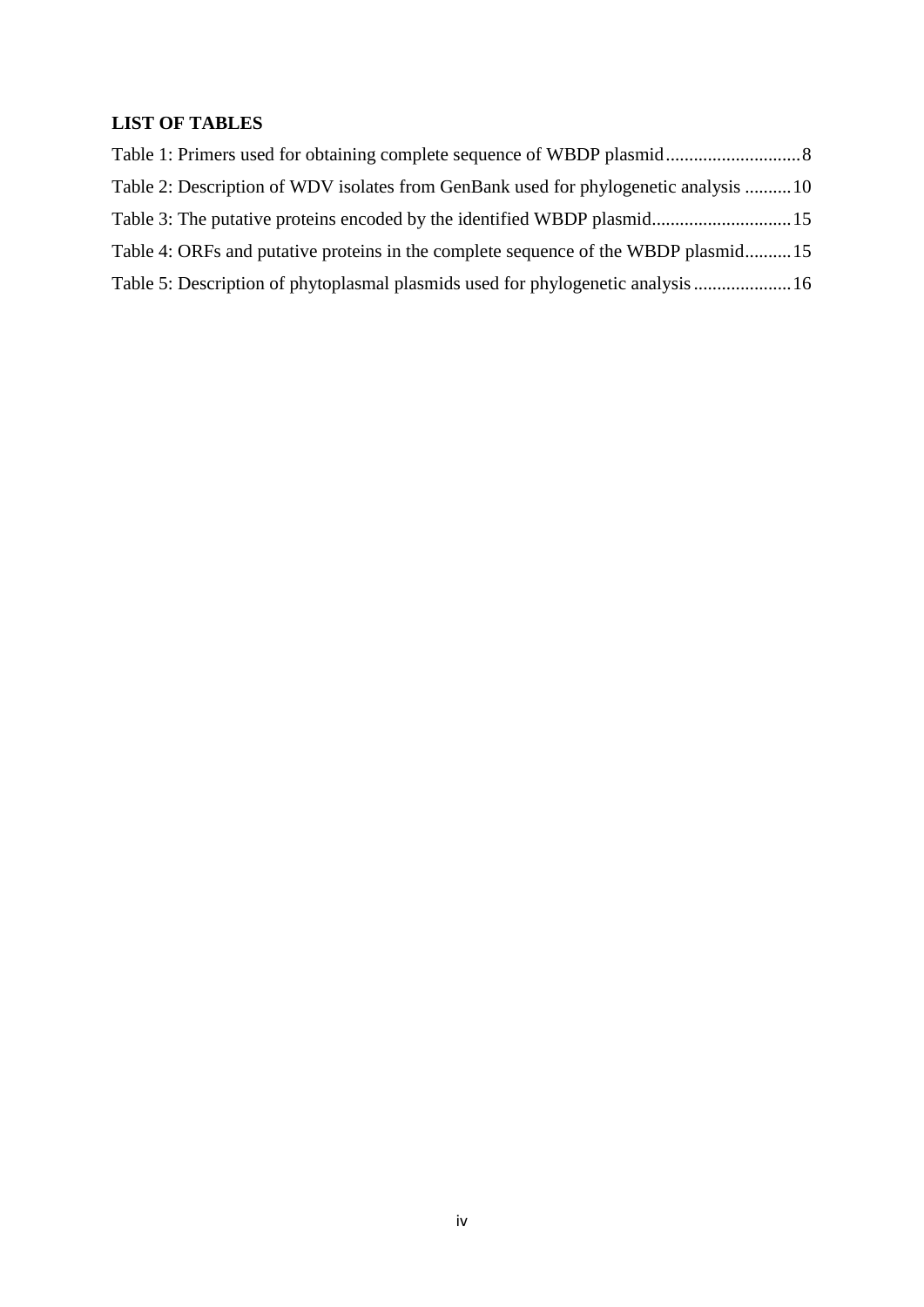## <span id="page-8-0"></span>**ABBREVIATIONS**

- LB Luria Broth MLO Mycoplasma-like organisms ODV Oat dwarf virus ORF Open reading frame PCR Polymerase chain reaction RCA Rolling circle amplification ssDNA Single-stranded DNA
- WBDD Wheat blue dwarf disease
- WBDP Wheat blue dwarf phytoplasma
- WDD Wheat dwarf disease
- WDV Wheat dwarf virus
- WRDD Wheat red dwarf disease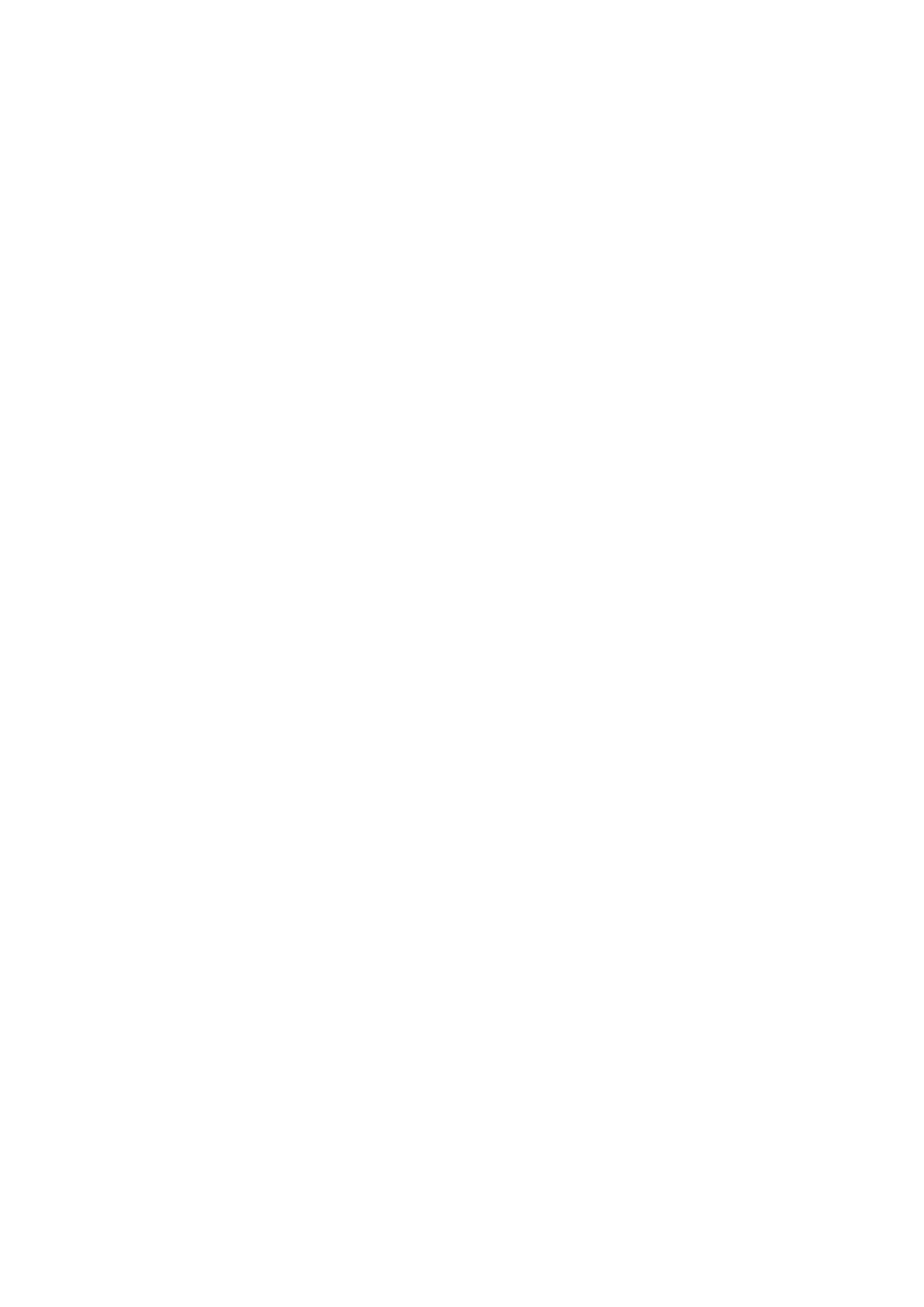#### <span id="page-10-1"></span><span id="page-10-0"></span>**1. Introduction**

#### **1.1. Microorganisms**

Microorganisms have been widely studied and characterized into different species. They are categorized into two major groups, beneficial and disease-causing microbes (Schirawski & Perlin, 2018). Disease-causing microorganisms together with their vectors have been important topics for molecular pathology studies. For example, in Sweden the study of *Wheat dwarf virus* and its vector leafhopper have been made as effort of combating the problem of wheat dwarf disease (Kvarnheden *et al*., 2002). Diseases in plants may be caused by a single species or complex community of microbes (Lamichhane & Venturi, 2015). Identification of these microbes can be achieved using different molecular methods. For example, the method of rolling circle amplification (RCA) has been widely used in identification of microorganisms with circular DNA such as viruses and plasmids. Among these microorganisms, viruses have been reported to cause different diseases in plants. The diseases caused by viruses are difficult to be controlled, therefore, the use of disease resistant plants is important for sustainable crop production.

#### <span id="page-10-2"></span>**1.2. Wheat dwarf virus**

Wheat dwarf virus (WDV) is an economically important pathogen of wheat. Following transmission experiments, it was shown by Vacke (1961) as a causative agent of wheat dwarf disease (WDD), also, molecular studies by Woolston *et al.* (1988) confirmed that WDD is caused by WDV. However, there were incidences of a disease with comparable symptoms to WDD in Sweden already over 100 years ago, but the cause of the disease was then not clearly understood (Kvarnheden *et al.*, 2002).

The species *Wheat dwarf virus* belongs to the family *Geminiviridae* and genus *Mastrevirus*. The viruses of this species have a monopartite genome of circular single-stranded DNA (ssDNA) (Lindsten *et al.*, 1980; Muhire *et al.*, 2013). The genome component of WDV and other mastreviruses has a conserved arrangement of genes encoding two replication-associated proteins, a movement protein and a coat protein (Muhire *et al.*, 2013). These genes are important for regulating viral activity during infection, for example, replication in the host cell, cell-to-cell movement within the host and encapsidation of the virus. Like other mastreviruses, WDV replication depends on the host replication machinery through a rolling circle replication system (Rojas *et al.*, 2005). Initially, two strains of WDV were known, a barley-adapted strain and a wheat adapted-strain (Kvarnheden *et al.*, 2002), but to date five strains of WDV have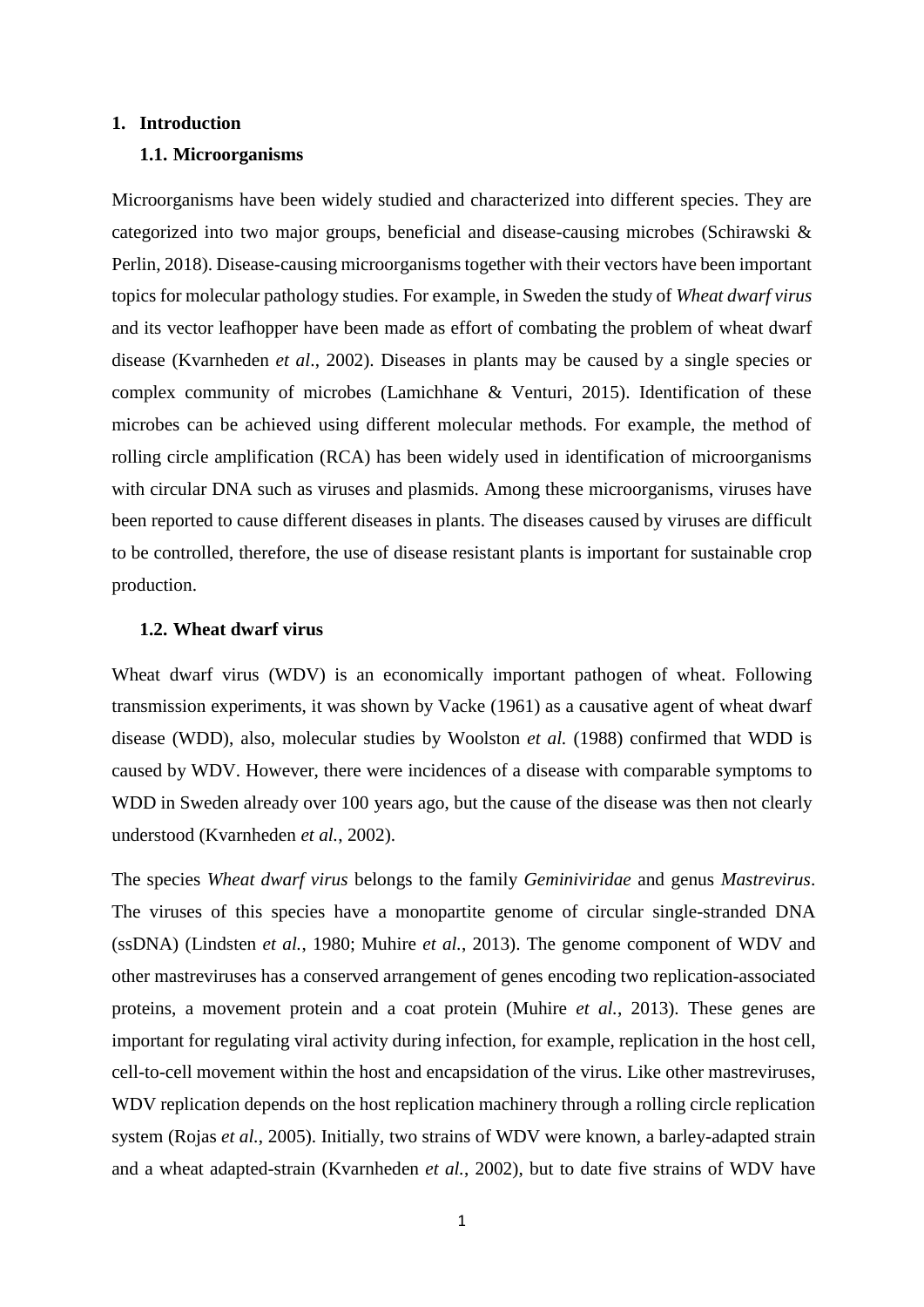been identified. WDV-A, WDV-B, and WDV-D are strains that have been identified on barley; WDV-C and WDV-E are strains that have been identified on wheat (Muhire *et al.,* 2013). Most of the WDV isolates identified from wheat in Europe and Asia share high genome sequence identity and form the strain WDV-E while some WDV isolates identified from wheat in China, Hungary and Tibet form the strain WDV-C (Muhire *et al.*, 2013; Nygren, 2016).

WDD is not only a problem in Sweden, but its incidence has been reported periodically from many parts of Europe, Asia and North Africa (Nygren *et al.*, 2015; Kvarnheden *et al.*, 2016). WDV has a wide host-range, ranging from cereal crop species to wild grasses, which makes it possible for the virus to persist in the fields for a long time. The main economically important crops that can be infected by WDV are barley and wheat, and although it can infect other cereals such as rye, oats, and triticale, the disease symptoms are then usually mild (Manurung *et al.*, 2004). WDV can also infect common wild grasses such as those which are adjacent to affected wheat fields, but the symptoms are usually mild or absent (Ramsell *et al.*, 2008). In a field of infected wheat plants, symptoms that are often seen include stunting and reduced seed set as well as yellowing and chlorotic streaks on leaves. Total crop failure may occur when infection appears in young wheat plants, however, infection of mature plants results in limited damage because they have resistance against WDV (Kvarnheden *et al.*, 2016).

#### <span id="page-11-0"></span>**1.3. Insect vector - leafhopper** *Psammotettix alienus*

The spread of WDV depends on vector transmission, with the leafhopper *Psammotettix alienus* as the main vector of WDV (Lindsten *et al.*, 1970; Manurung *et al.*, 2004). Also, other leafhoppers of the genus *Psammotettix* may be vectors of WDV such as *P. provincialis* (Ekzayez *et al*., 2010). The *P. alienus* individuals can transmit different strains of WDV after feeding on infected wheat and barley plants, as well as the mastrevirus oat dwarf virus (ODV) (Schubert *et al.*, 2007). Both nymphs and adult leafhoppers can carry virus inoculum and transfer WDV from diseased to healthy plants. In autumn, adult leafhoppers transmit the virus to young winter wheat seedlings while in spring virus transmission is carried out by nymphs (Lindblad & Sigvald, 2004). Leafhoppers transmit WDV in a persistent and non-replicative manner (Lindsten *et al.*, 1970). The virus is acquired through the stylet, accumulates in the salivary glands of leafhoppers and can be injected into plant phloem tissue during feeding (Wang *et al.*, 2014b).

The *P. alienus* leafhoppers are commonly occurring in grasslands and arable fields (Lindblad & Arenö, 2002). Volunteer wheat plants and wild grasses are a breeding place for leafhoppers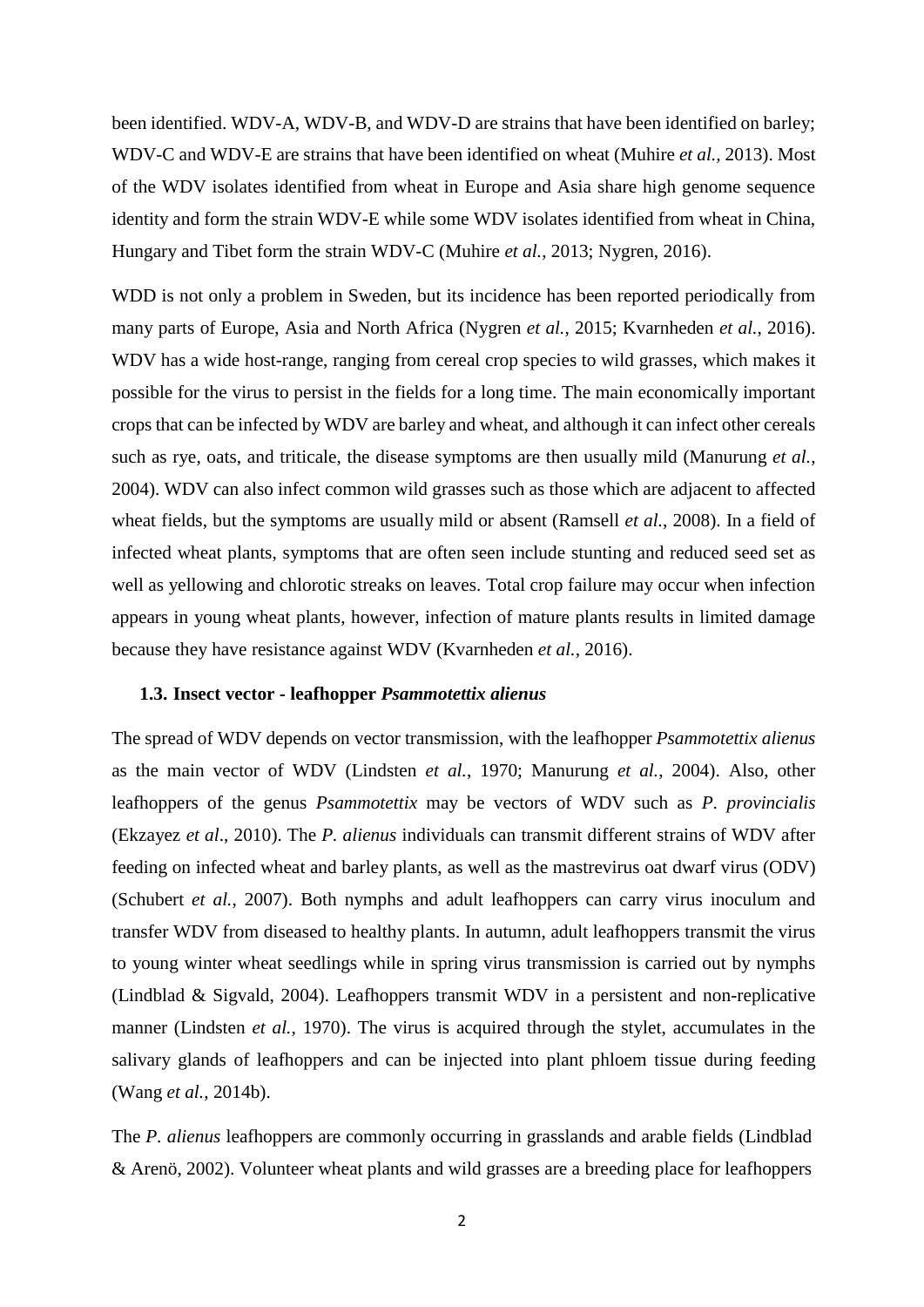and serve as a reservoir of WDV (Manurung *et al.*, 2005). The size of the leafhopper population depends on the temperature. A study in central Sweden showed that the number of *P. alienus* leafhoppers increased when the temperature exceeded  $15^{\circ}$ C (Lindblad & Arenö, 2002). The leafhopper population decreases when the average maximum temperature is less than  $10^{\circ}$ C (Lindblad & Arenö, 2002; Roos *et al.*, 2011). The warmer condition favours the activity of leafhoppers which can lead to an increased rate of WDV transmission. Understanding the population behaviour of *P. alienus* is crucial for predicting the epidemiology of WDD and the development of effective disease control strategies. The decrease in temperature in late autumn can reduce the activity of leafhoppers, and therefore late planting of winter wheat can reduce the risk of WDV infection (Lindblad & Arenö, 2002). However, due to climate change a period of warmer temperature up to late autumn has been predicted for the Scandinavian region (Roos *et al.*, 2011). This will increase the activity of *P. alienus* and result in increased spread of WDV.

WDV has been widely studied using diseased wheat plants as a virus source, while the genetic diversity of WDV isolates from different geographic areas has been described (Kvarnheden *et al.*, 2002; Muhire *et al.*, 2013). There are also studies describing detection of WDV in the vector *P. alienus* (Ramsell *et al.*, 2008; Zhang *et al.*, 2010; Wang *et al.*, 2014; Kamali *et al.*, 2017). However, genetic diversity studies on WDV isolates identified from leafhoppers are limited.

#### <span id="page-12-0"></span>**1.4. Amplification of circular DNA by Rolling Circle Amplification (RCA)**

Before development of the method of rolling circle amplification (RCA), amplification of circular DNA has been done using tradition molecular tools such as polymerase chain reaction (PCR) by use of specific and universal primers. Nowadays, biomedical and biotechnology research involving amplification of circular DNA has been simplified by use of RCA. RCA is a simple method that uses bacteriophage Φ29 DNA polymerase for circular DNA amplification and does not require thermal cycling like in PCR (Inoue-Nagata *et al.*, 2004; Demidov, 2016). The RCA products can be sequenced directly if their DNA concentrations are sufficiently high or can be used for restriction fragment length polymorphism (RFLP) analysis. The use of RCA products for subsequent sequencing has made RCA into a simple, fast, and low-cost method for obtaining results (Demidov, 2016). This method has been successful in the amplification of circular DNA of begomoviruses (Inoue-Nagata *et al.*, 2004) and WDV (Ramsell *et al.*, 2009). In addition, RCA together with RFLP can be used in identification of plasmids and bacteriophages with circular DNA (Demidov, 2016). Therefore, the RCA method was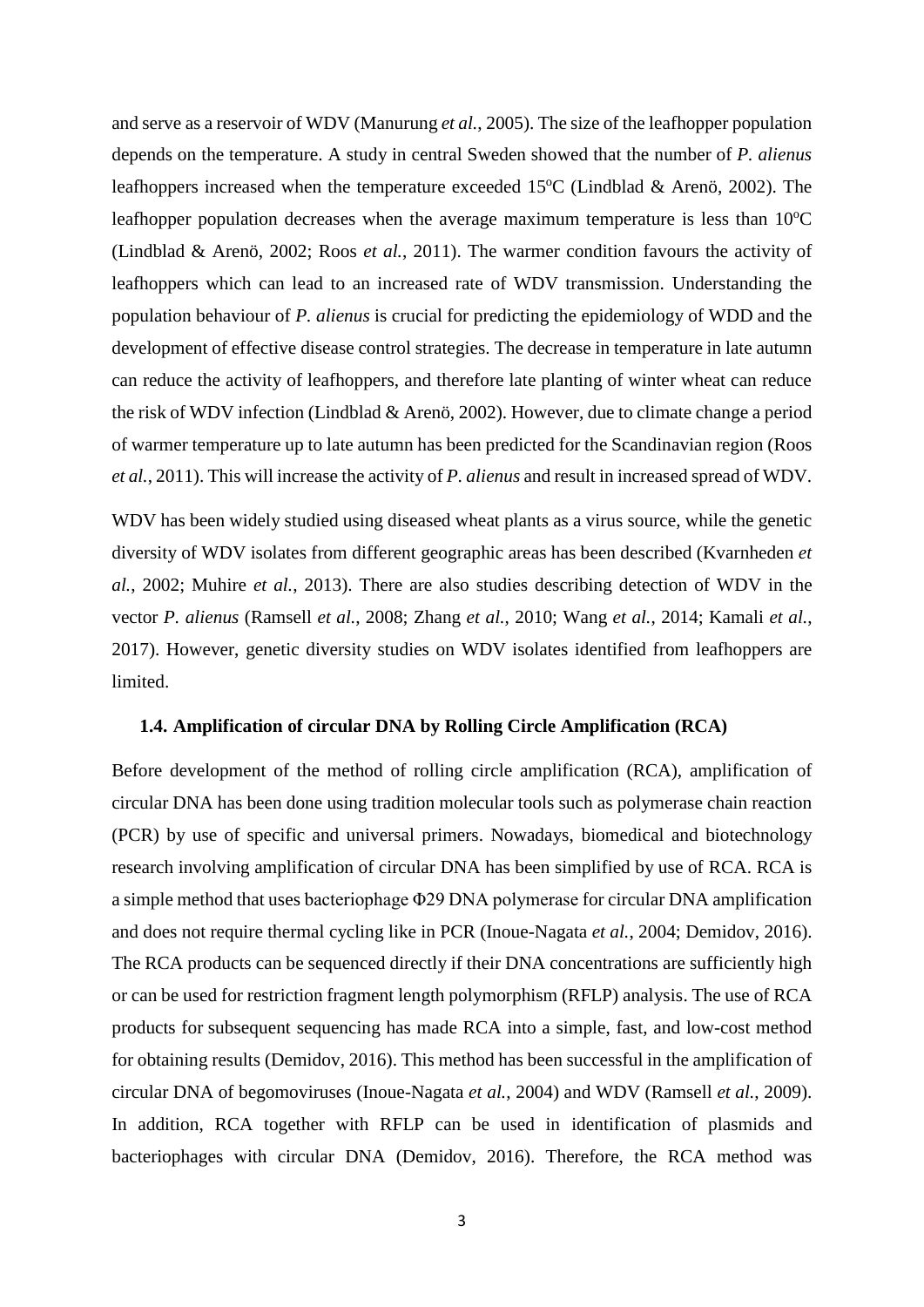employed in this study for amplification of circular DNA of WDV and other potential pathogens.

#### <span id="page-13-0"></span>**2. Aims and objectives**

Wheat is among the ten most economically important crops in the world, but the production is affected by different pathogens including fungi, bacteria and viruses. However, the understanding of disease in relation to a specific pathogen is still challenging because different pathogens may induce similar disease symptoms. Therefore, molecular characterization of the pathogens is important for understanding the relationship between pathogen, host and vector.

The overall aim of this study was to characterize circular DNA molecules of WDV and other microorganisms in samples of the leafhopper *P. alienus* collected in different parts of Sweden in autumn 2017. More specifically I was interested in the following objectives.

- i) To characterize WDV isolates in samples of the leafhopper *P. alienus* and study their genetic diversity. In the year 2017, there was an outbreak of disease in different wheat fields in Sweden with symptoms of wheat dwarf disease. The collected leafhoppers came from regions previously affected by wheat dwarf disease and these leafhoppers are known as a vector of WDV. In a previous study, we detected WDV in different samples of the leafhopper *P. alienus* but sequence characterization of the virus was not done. Also, I wasinterested in understanding if the identified WDV isolates were related to isolates previously reported from Sweden.
- ii) Identification of other potential pathogens with circular DNA in the leafhopper *P. alienus*. It has been reported that the leafhopper *P. alienus* can be a vector of different plant viruses*.* Also, insect vectors have been used in different studies for identification of potential pathogens that may cause disease in different crops. This approach has been found to be more useful than the survey of host plants. The identification of different potential pathogens in plants will require the collection of many plant samples, which is tedious and time-consuming.

The data from this study will be important for understanding the genetic diversity of WDV as well as other pathogens with circular DNA genomes that are vectored by the leafhopper *P. alienus*.

## <span id="page-13-2"></span><span id="page-13-1"></span>**3. Material and Methods**

## **3.1. Insect vector (Leafhoppers)**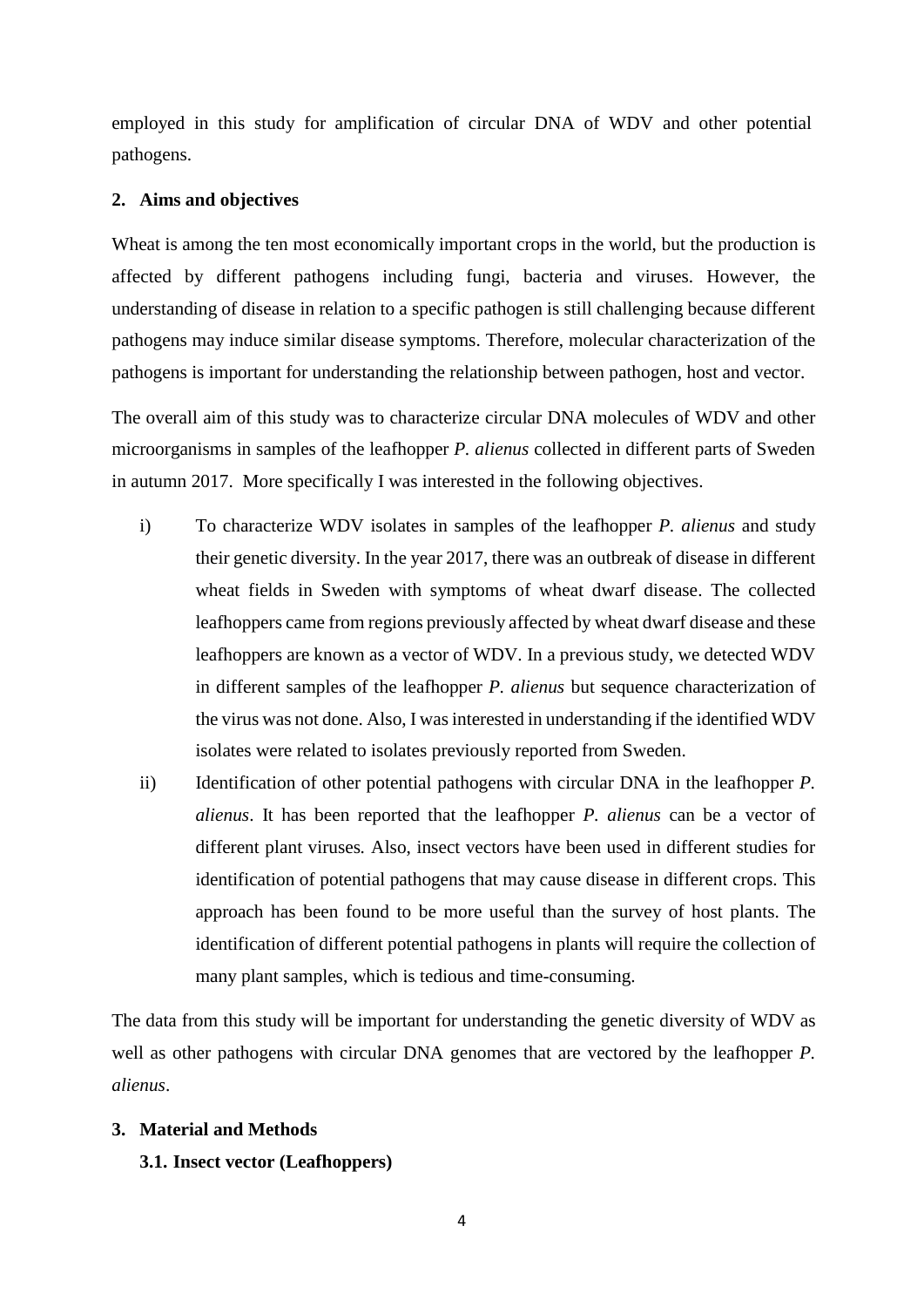The *P. alienus* samples used in this study had been collected by the Swedish Board of Agriculture in different fields around Sweden in autumn 2017. Samples from pools of leafhoppers were homogenized and DNA was extracted by use of GenElute™ Mammalian Genomic DNA Miniprep Kit (Sigma) according to manufacturer's instructions. The extracted DNA was used for PCR and RCA analyses.

#### <span id="page-14-0"></span>**3.2. Polymerase Chain Reaction (PCR)**

To test the presence of WDV, DNA extracts from pools of leafhoppers were analysed by PCR to amplify a region of the virus genome by the use of the specific WDV primers 1877-1896 and 328-309 (Kvarnheden *et al.*, 2002). These primers have been designed to amplify a fragment of 1201 bp corresponding to nucleotides 1877–2750 and 1–328 of the WDV genome (Kvarnheden *et al.*, 2002). Amplification of viral DNA was performed in a C1000 Touch™ Thermal Cycler (BIO-RAD) starting with 120 seconds of heating at  $94^{\circ}$ C, followed by 34 cycles of 30 seconds at 94 $^{\circ}$ C, 1 minute at 55 $^{\circ}$ C and 2 minutes at 72 $^{\circ}$ C, and a final extension for 10 min at 72<sup>o</sup>C (Kvarnheden *et al.*, 2002). The PCR fragments were separated by electrophoresis in a 1% agarose gel.

#### **3.3. Rolling Circle Amplification (RCA)**

For obtaining multiple copies of DNA of viruses and plasmids, DNA extracts from samples of the leafhoppers were used for amplification of circular DNA with RCA using bacteriophage Φ29 DNA polymerase (Inoue-Nagata *et al.*, 2004). The RCA was done by use of Illustra TempliPhi Amplification Kit (GE Health Care) according to manufacturer's instructions. The RCA products were separated by electrophoresis in a 1% agarose gel.

#### <span id="page-14-2"></span><span id="page-14-1"></span>**3.4. Cloning and sequencing**

## **3.4.1. Cloning of PCR products**

The WDV-positive PCR products were selected and used for cloning. After agarose gel electrophoresis analysis, PCR fragments with an approximate size of 1201 bp were cut out and purified from agarose gel pieces using NucleoSpin Gel and PCR Clean-up Kit (Thermo Scientific) according to the manufacturer's protocol. The purified DNA was controlled by running 5 µl on a 1 % agarose gel before setting up a ligation reaction. Cloning was done by use of Clone Jet PCR cloning kit (Thermo Scientific) according to the manufacturer's protocol. However, 10 µl of purified DNA was ligated into 1 µl vector (pJet1.2/blunt) instead of 1 µl of purified DNA recommended by the manufacturer's protocol. The ligations were incubated at room temperature for 30 minutes and used directly for transformation. The plasmid DNA was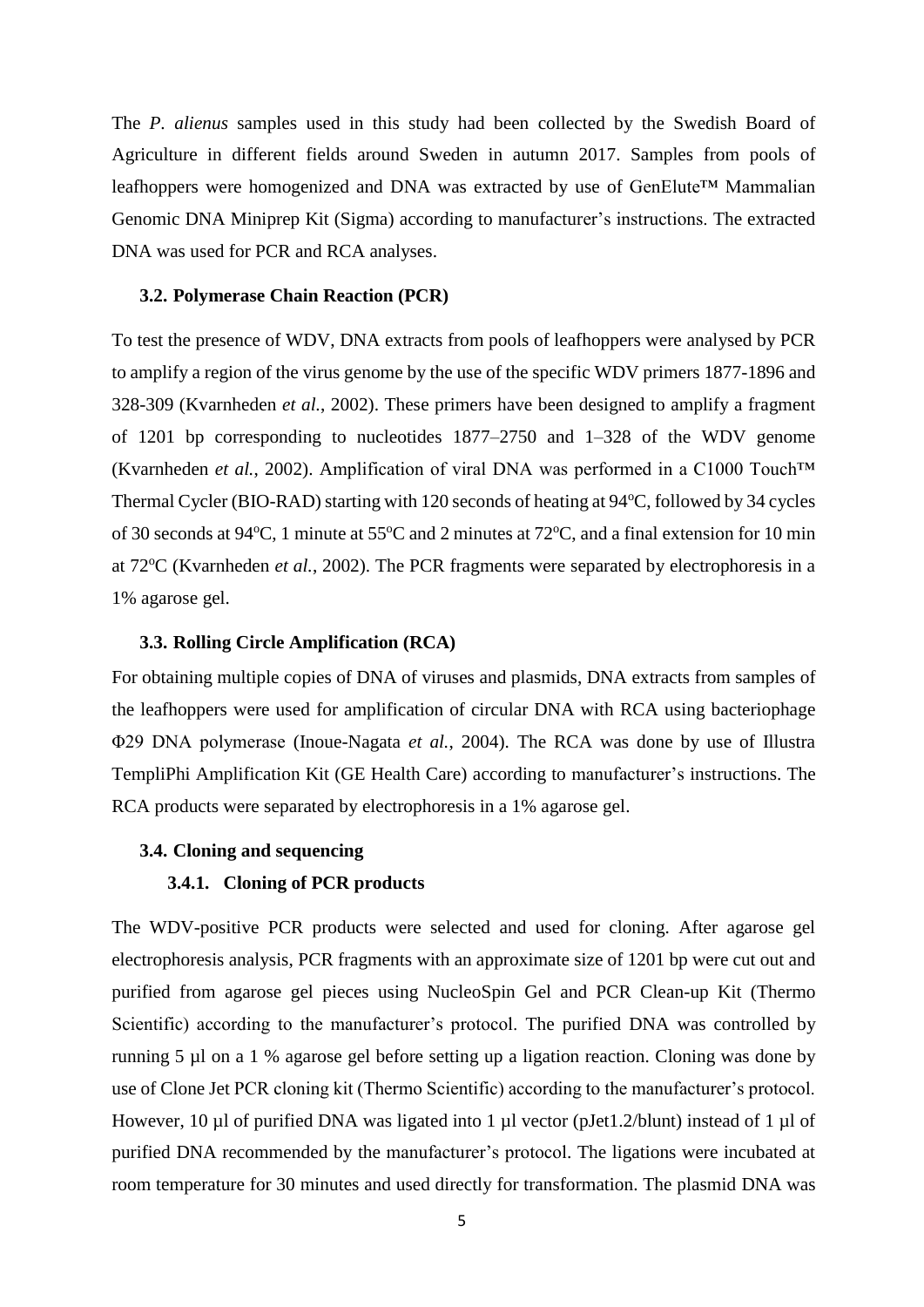transformed into *Escherichia coli* DH5α competent cells (Invitrogen) by adding 5 µl of the ligation product to 50 µl of bacterial cells. The mixture was incubated on ice for 30 minutes. Bacterial cells were heat shocked at 42°C for 45 seconds in a water bath and chilled on ice for four minutes. Then, 900 µl of LB media was added and the transformed bacterial cells were incubated for two hours at  $37^{\circ}$ C with shaking at 200 rpm. The bacterial solution was centrifuged for 5 minutes at 4400g to pellet the bacterial cells, followed by removing 550 µl of the supernatant and resuspending the cells in 400  $\mu$ l solution. Bacterial solutions of 200  $\mu$ l and 100  $\mu$ l were spread on LB plates containing 100  $\mu$ g/ml ampicillin and the plates were incubated at 37°C overnight. Selected colonies were transferred to Falcon tubes (17x100mm) containing 4 ml of LB medium. The bacterial cultures were incubated at  $37^{\circ}$ C overnight with shaking at 200 rpm.

Plasmid DNA was purified by use of GeneJET Plasmid Miniprep Kit (Thermo Scientific) according to the manufacturer's protocol. The concentration of the eluted DNA was measured with NanoDrop technology (Fisher Scientific). Purified plasmid DNA was digested with BglII restriction enzyme to check if it contained the expected insert size of 1201 bp. Clones for leafhopper samples 46, 60 and 61 containing the correct insert sizes were sent for sequencing in the forward and reverse direction to Macrogen Europe laboratory (Amsterdam, The Netherlands). Leafhopper sample 46 was collected from Kyrketorp in the county of Västra Götaland while leafhopper samples 60 and 61 were collected from Ringarum in the county of Östergötland.

## **3.4.2. Cloning of RCA products**

<span id="page-15-0"></span>Restriction fragment length polymorphism (RFLP) analysis of the RCA products was done using HindIII, EcoRI and SacI restriction enzymes in separate reactions. The digestion was done in three replicates for all samples to increase DNA yield. The enzyme HindIII generally has one restriction site in the WDV genome and digestion then yields a 2.7 kb product, which consist of a linear complete virus genome. The digestion products were then separated by electrophoresis in a 1% agarose gel.

The RCA product which was digested with HindIII yielded fragments with sizes of 0.7 kb, 1.4 kb, 1.7 kb and 1.9 kb. The RCA product which was digested with EcoRI yielded a fragment of 5.4 kb and RCA product digested with SacI yielded a fragment of 3 kb. All fragments were cut out from the gel and the DNA purified using NucleoSpin Gel and PCR Clean-up Kit (Thermo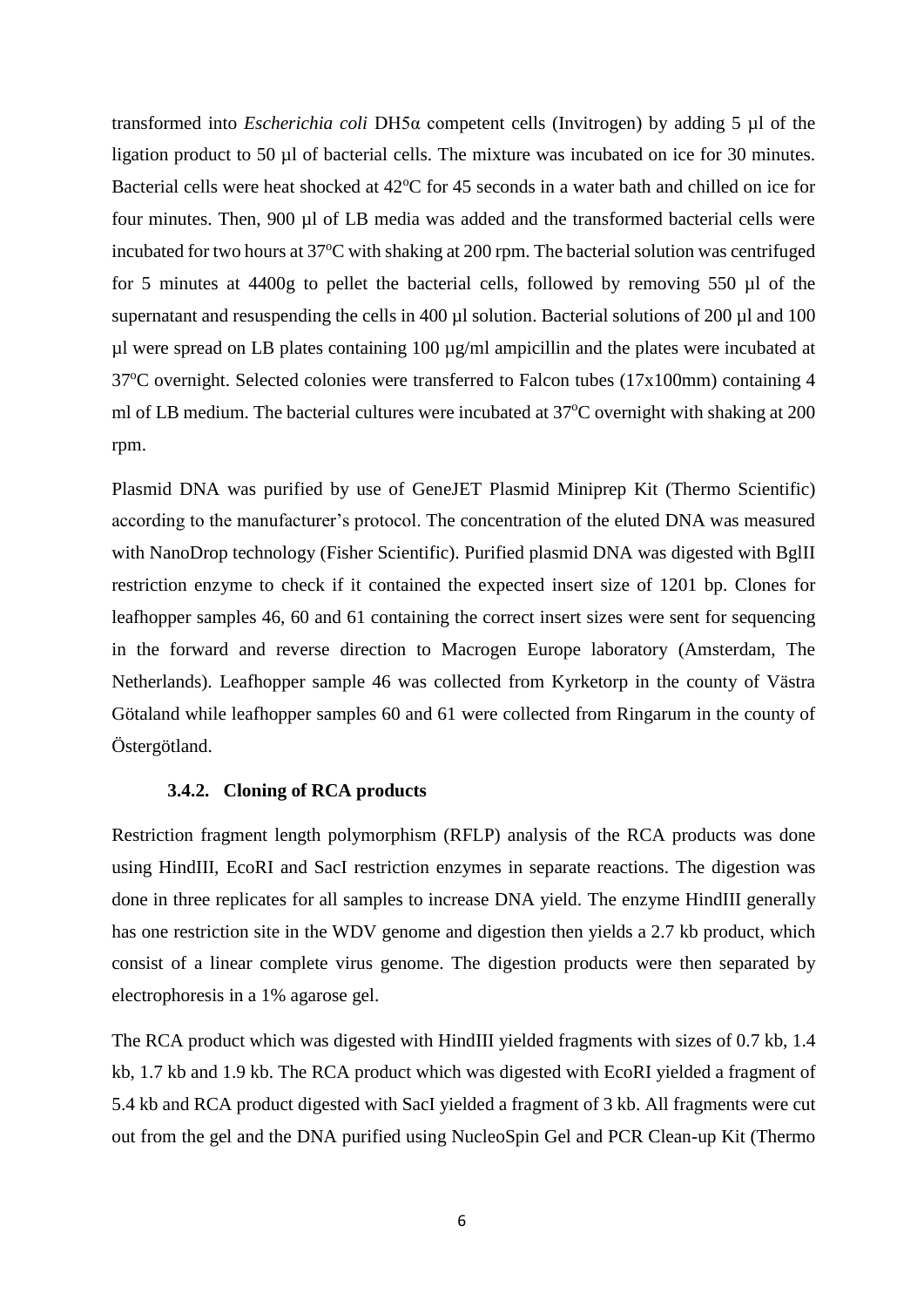Scientific) according to the manufacturer's protocol. After purification, the DNA was controlled by running 5 µl of purified DNA on a 1 % agarose gel.

The purified DNA fragments were ligated into a pBluescript KS+ vector (Stratagene), which had been digested with the same restriction enzymes (HindIII, EcoRI or SacI) and dephosphorylated using Shrimp Alkaline Phosphatase (SAP) (Thermo Scientific) to prevent religation. The ligation was run in a reaction volume of 20 μl containing 1 µl pBluescript KS+ vector (53.2 ng), 10 µl of purified DNA fragment or MilliQ water as a negative control, 2 µl of 10X T4 DNA ligation buffer, 1 µl of T4 DNA ligase (Fermentas) and 6 μl of MilliQ water. The ligation was incubated at room temperature overnight and the reaction was stopped by incubation at 65°C for 10 minutes.

Plasmid DNA was transformed into *E. coli* DH5α competent cells (Invitrogen) in a similar way as described above for cloning of PCR product (section 3.4.1.)

Purification of plasmid DNA was done by use of GeneJET Plasmid Miniprep Kit (Thermo Scientific) according to the manufacturer's protocol. The concentration of the eluted DNA was measured with NanoDrop technology (Fisher Scientific). Purified plasmid DNA was digested with HindIII, EcoRI or SacI restriction enzymes to check if it contained the expected insert size. Clones containing correct insert sizes were selected and sent for sequencing using M13 universal primers to Macrogen Europe laboratory (Amsterdam, The Netherlands).

#### <span id="page-16-0"></span>**3.5. Sequence analyses**

The obtained sequences were analyzed using Blast nucleotide (Blastn) and Blast translated nucleotide (Blastx) for searches of GenBank and protein databases, respectively. The sequences with identity to WDV were selected and assembled from two overlapping sequences in each direction using SeqMan Pro (Lasergene package; DNAStar, Inc.). The sequences for the WBDP plasmid were assembled also by use of SeqMan Pro (Lasergene package; DNAStar, Inc.). Primer walking was used to determine the complete sequence of the WBDP plasmid. To extend the WBDP plasmid sequences obtained by use of vector primers (M13 forward and M13 reverse) specific primers were designed. For obtaining the complete sequence (5438 bp) of the WBDP plasmid, six primers were used to extend the sequences in forward and reverse directions (Table 1).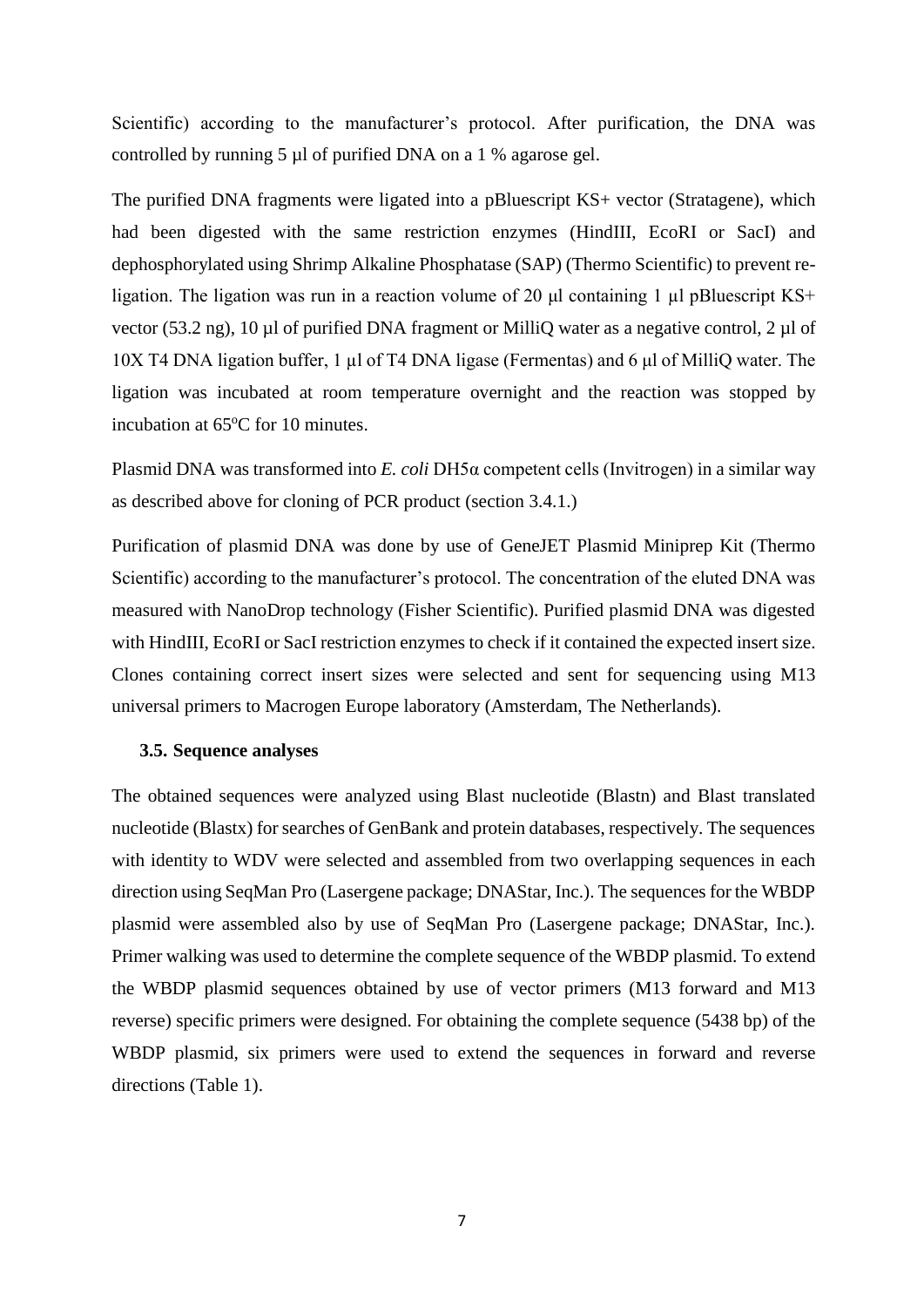| Primer name | Sequence                                 | Direction of extension |
|-------------|------------------------------------------|------------------------|
| WBDPP 3     | 5'- TGCGT TTCGC TTTGT ACTTG - 3' Forward |                        |
| WBDPP 2     | 5'- CGACA CAAGG AATAA ATTGG - 3' Reverse |                        |
| WBDPP 4     | 5'- CTTTG GGGAT TTAGG GGGTT-3'           | <b>Forward</b>         |
| WBDPP 5     | 5'- CAGTT TTAAG TTGGG GGTTC-3' Reverse   |                        |
| WBDPP 6     | 5'- TGCCT GCGCT ACTTA TAGTA - 3'         | Forward                |
| WBDPP 7     | 5'- CCGAC TAAAT CCCAA ATAGT - 3' Reverse |                        |

<span id="page-17-3"></span>Table 1: Primers used for obtaining complete sequence of WBDP plasmid

The assembled sequences of WDV and WBDP plasmid were analyzed using an open reading frame (ORF) finder tool from National Centre for Biotechnology Information (NCBI) (https://www.ncbi.nlm.nih.gov/orffinder/). To study the relationship between different WDV isolates as well as different phytoplasma plasmids, phylogenetic analyses were carried out using the Neighbour-Joining method (Saitou & Nei, 1987) in the MEGA 7 software (Kumar *et al.*, 2016). The sequences obtained from this study and sequences available from GenBank were aligned using the Clustal W method. The alignments were used to calculate the genetic distances with the Kimura two-parameter model.

#### <span id="page-17-0"></span>**3.6. Detection of wheat blue dwarf phytoplasma using PCR**

To test the presence of WBDP plasmid from the same leafhopper samples that were tested for the presence of WDV, new PCR primers were designed from the obtained sequences of the WBDP plasmid. PCR was run using a forward primer with sequence 5´- CGAAA ACCAT CAAGA CCATA -3´ and reverse primer with sequence 5´- ACCAC CACAA GATTC TTCTA -3´. These primers were designed to amplify a fragment of 895 bp covering part of the replication-associated protein gene of the WBDP plasmid identified in this study. The amplification of the plasmid DNA was performed in a C1000 Touch™ Thermal Cycler (BIO-RAD) starting with 1 min of heating at  $94^{\circ}$ C, followed by 34 cycles of 30 seconds at  $94^{\circ}$ C, 1 min at  $50^{\circ}$ C and 2 min at  $72^{\circ}$ C, and a final extension for 10 min at  $72^{\circ}$ C. The PCR fragments were separated by electrophoresis in a 1% agarose gel.

## <span id="page-17-2"></span><span id="page-17-1"></span>**4. Results**

## **4.1. Detection of WDV in leafhoppers using PCR**

In a previous study, we performed PCR analyses for samples of leafhoppers collected in different regions around Sweden. Out of 51 tested samples of leafhoppers, 30 samples were then negative for WDV and 21 samples were positive. In this study, 10 samples were tested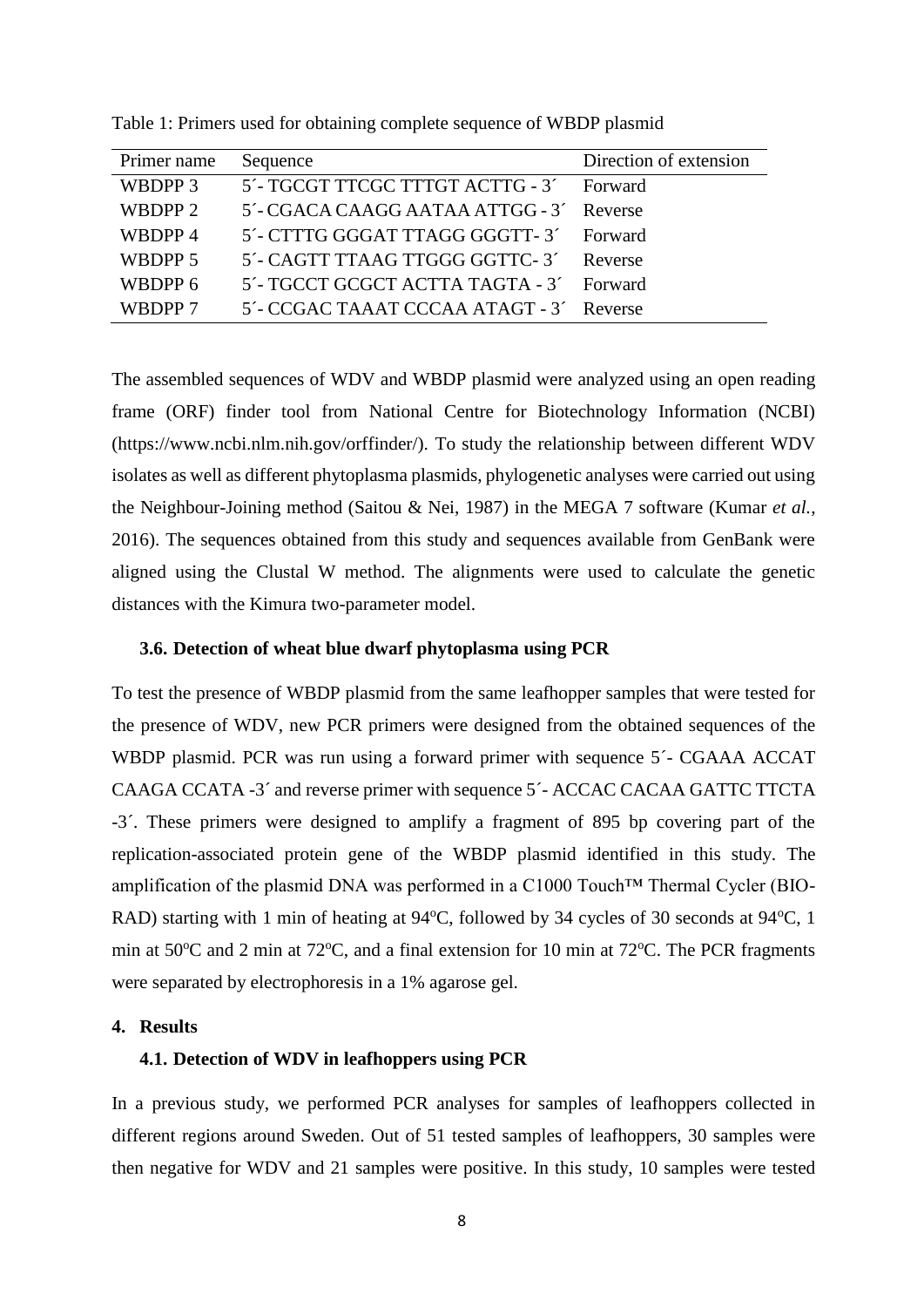again by PCR for the purpose of subsequent cloning and sequencing. After analysis of PCR products by agarose gel electrophoresis, fragments with the expected size of 1.2 kb were found for leafhopper samples 32, 46, 60, 61 and 65 (Figure 1). These PCR fragments indicated the presence of WDV in the leafhopper samples. The PCR products of the WDV-positive samples 46, 60 and 61 were further used for cloning and sequencing.



Figure 1: Agarose gel electrophoresis of PCR products. Bands with the size of 1.2 kb for leafhopper samples 32, 46, 60, 61 and 65 are indicating the presence of wheat dwarf virus. Lane **M** is GeneRuler™ 1kb DNA Ladder (Thermo Scientific). Lane **C** is a negative control (MilliQ water) for PCR.

## **4.1.1. Restriction enzyme analysis of plasmid DNA**

<span id="page-18-0"></span>After liquid culturing of putatively transformed bacterial cells, plasmid DNA was purified. To confirm that the plasmids contained inserts corresponding to the WDV amplification product, they were digested with BglII restriction enzyme. After restriction digest, clones with insert of the correct size of 1.2 kb (Figure 2) were obtained and used for further analysis. One clone for sample 46, four clones for sample 60 (data not shown) and three clones for sample 61 were having insert of the correct size.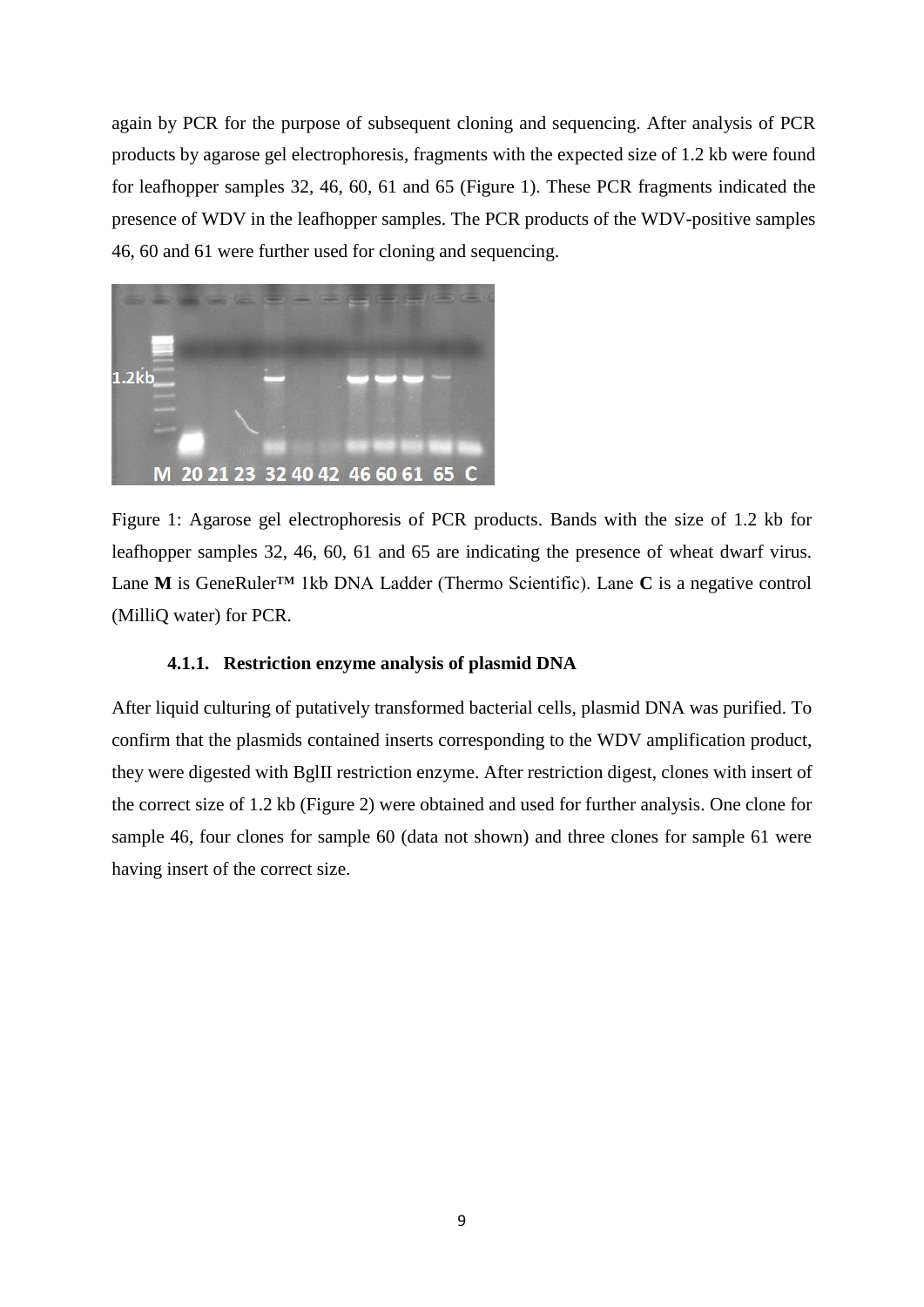

Figure 2: Agarose gel electrophoresis of plasmid DNA digested with BglII restriction enzyme. Lanes 1 to 4 are clones of sample 46 and lanes 5 to 8 are clones of sample 61. Lanes 3, 5, 6, and 7 show correct insert fragments with a size of 1.2 kb corresponding to the WDV amplification product. Lane **M** is GeneRuler™ 1kb DNA Ladder (Thermo Scientific).

## <span id="page-19-0"></span>**4.2. Cloned DNA sequences**

The DNA sequences were analyzed using Blastn and compared with sequences in GenBank. The sequences of six clones (46\_3, 60\_17, 60\_18, 61\_1, 61\_2 and 61\_3) shared 99% nucleotide identity with WDV. However, the complete sequence was not obtained for all clones because of a stem-loop interfering with the sequence reactions. The nucleotide sequence of 1162 nucleotides covering part of the gene encoding replication-associated protein A (repA), movement protein gene (MP) and the long intergenic region (LIR) was used for phylogenetic analysis. In the phylogenetic analysis, other WDV sequences from GenBank were included as indicated in Table 2. Sequences of two barley-infecting WDV isolates were included as an outgroup. The analysed sequence (1162 nucleotides) of WDV isolate 61 (clone 61\_3) was closely related to the isolates previously identified from Sweden (Figure 3). The determined sequences from two clones (60–17 and 60–18) of WDV isolate 60 identified in this study were shorter in length (820 bp) and were not included in the analysis in Figure 3. Instead, they were analyzed separately and the results revealed them also to be closely related to WDV isolates from Sweden (Figure 4).

| WDV isolate       | Country | Accession number |
|-------------------|---------|------------------|
| Enköping1         | Sweden  | AJ311031         |
| Enköping2         | Sweden  | AM491490         |
| Haga $5.2$        | Sweden  | AM711135         |
| Ojebro Pp1        | Sweden  | AM491482         |
| Hacksta           | Sweden  | AM491475         |
| Froogard 2.1      | Sweden  | AM491488         |
| Norsholm          | Sweden  | AM707038         |
| WDV_barley strain | Hungary | AJ311038         |
| WDV_B_barley      | Poland  | KM079155         |

<span id="page-19-1"></span>Table 2: Description of WDV isolates from GenBank used for phylogenetic analysis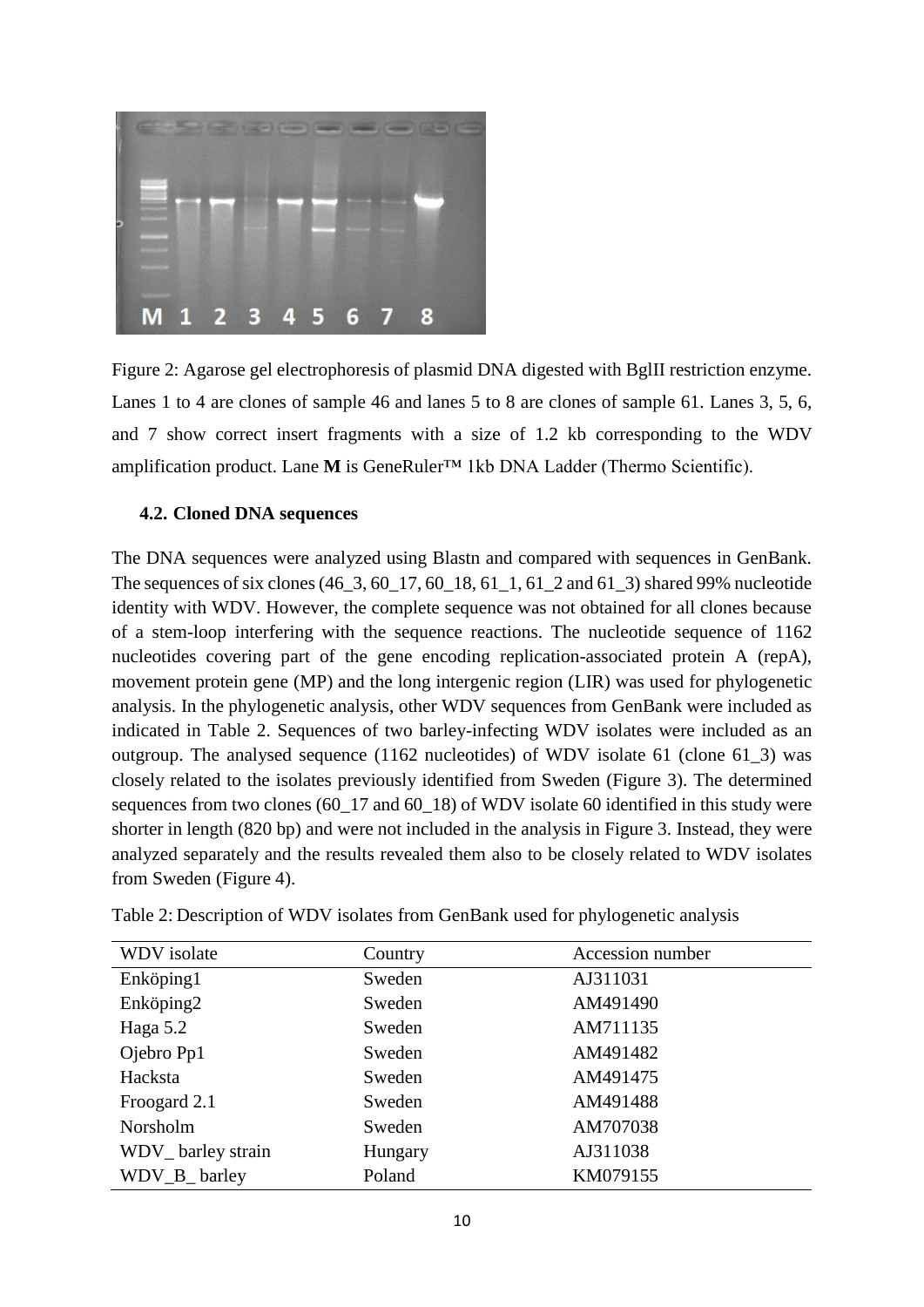

Figure 3: Phylogenetic analysis of 10 WDV isolates based on the alignment of 1162 nucleotides covering LIR and parts of the repA and MP genes. The figure shows a neighbour-joining tree inferred from Kimura two-parameter estimates of nucleotide substitutions per site. The WDV isolate marked with a circle is the one sequenced in this study. Numbers above branches represent the bootstrap values out of 1000 replicates. Only bootstrap values over 60 are shown. Description of virus names and accession numbers are shown in Table 2. Branch length is drawn to scale with the bar indicating 0.05 nt substitutions per site.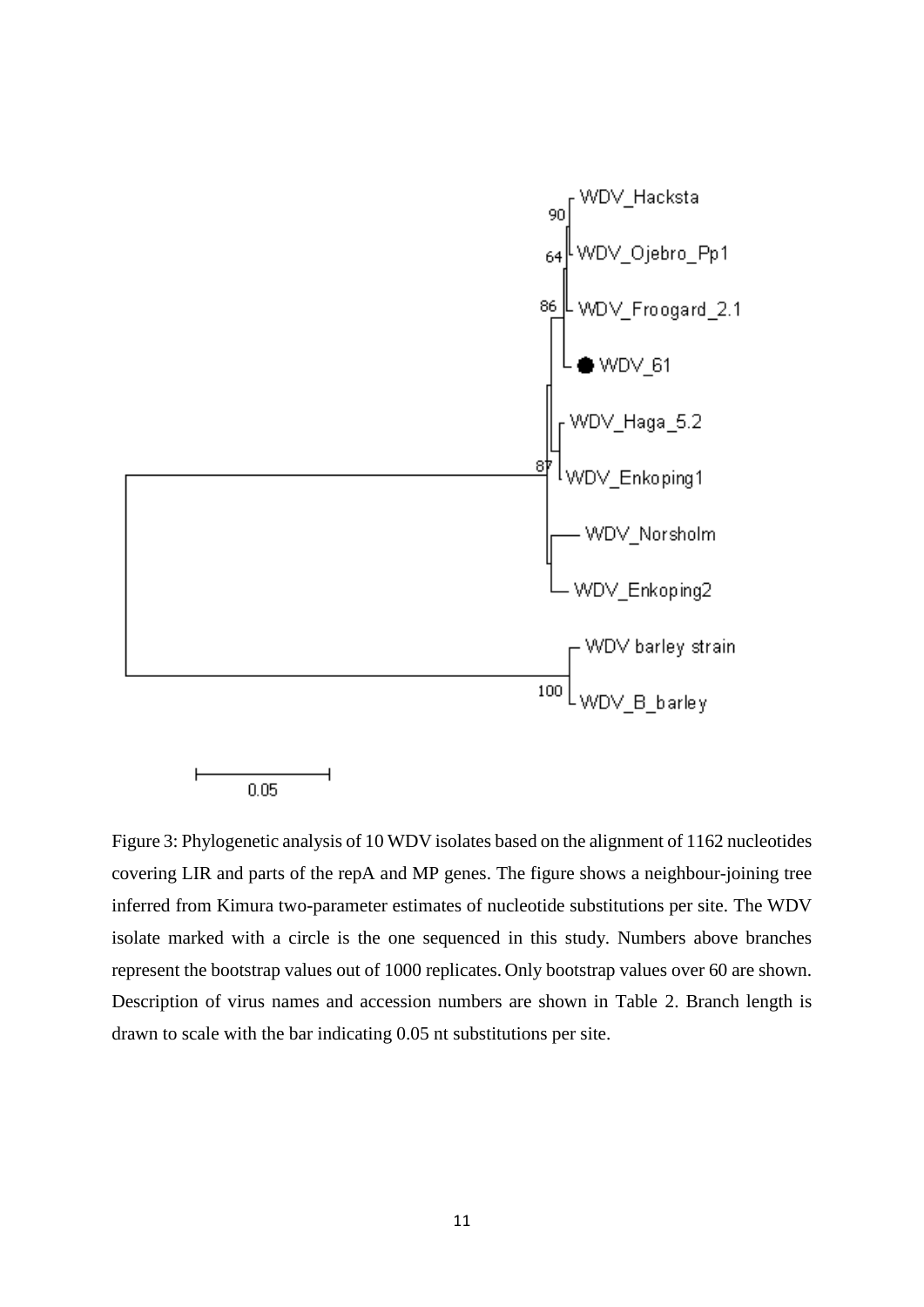

 $0.02$ 

Figure 4: Phylogenetic analysis of 13 WDV isolates based on the alignment of 820 nucleotides covering part of repA gene and LIR. The figure shows a neighbour-joining tree inferred from Kimura two-parameter estimates of nucleotide substitutions per site. The WDV isolates marked with a circle are those sequenced in this study. Numbers above branches represent the bootstrap values out of 1000 replicates. Only bootstrap values over 60 are shown. Description of virus names and accession numbers are shown in Table 2. Branch length is drawn to scale with the bar indicating 0.02 nt substitutions per site.

## <span id="page-21-0"></span>**4.3. Amplification of circular DNA from leafhoppers using RCA**

The RCA method has been used in different studies for amplification of circular DNA and it has become an important tool for biomedical and biotechnology research. It was also successfully used in this study to generate amplification products from DNA extracts of leafhoppers. Following agarose gel electrophoresis analysis, high-molecular weight bands corresponding to RCA products were visualized for 9 samples (Figure 5).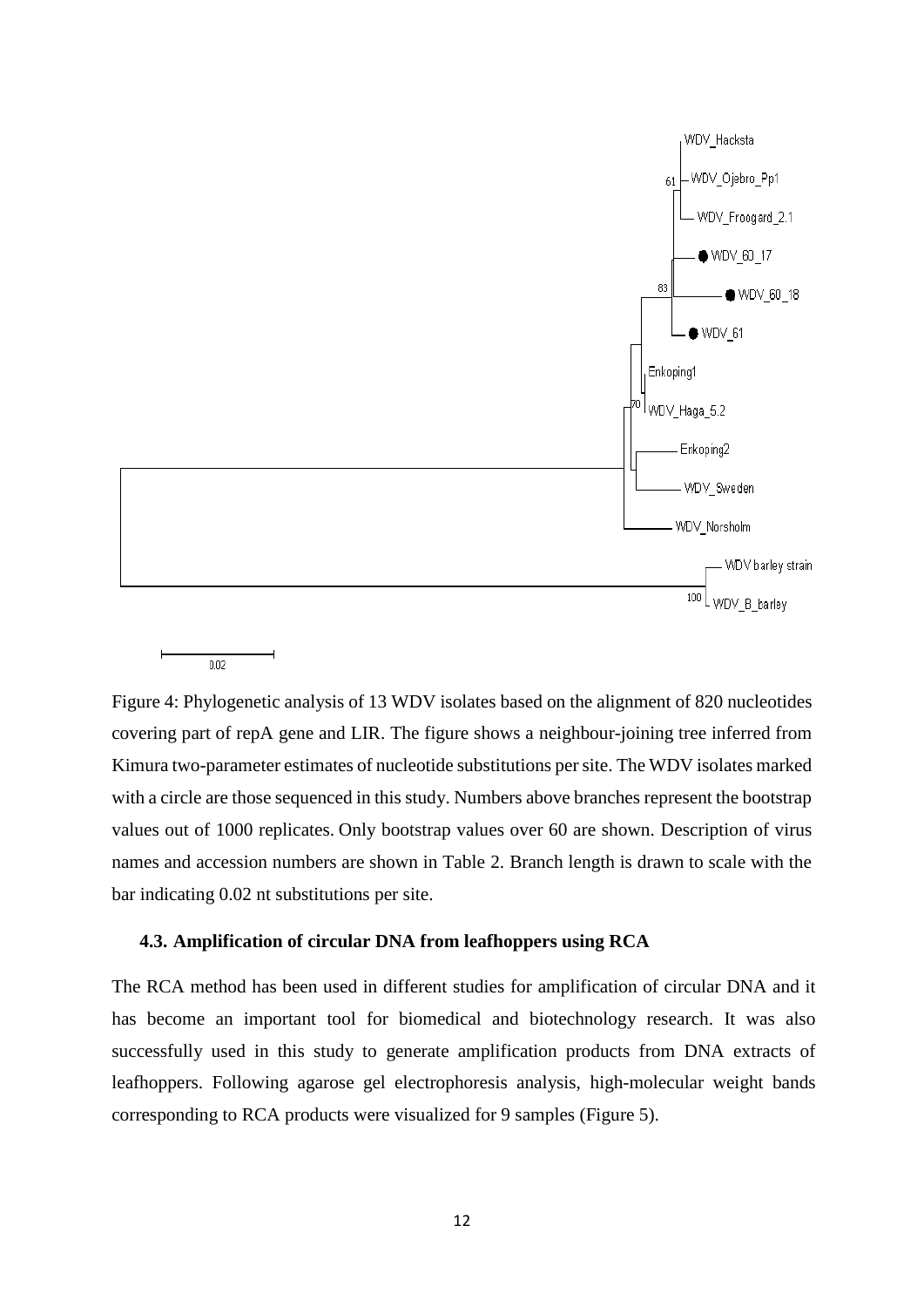

Figure 5: Agarose gel electrophoresis of RCA products. The lanes represent different leafhopper samples. Lane **M** is GeneRuler™ 1kb DNA Ladder (Thermo Scientific). Lane **C** is a negative control (MilliQ water) for RCA.

### **4.3.1. Restriction enzyme analysis of RCA products**

<span id="page-22-0"></span>The RCA products shown in Figure 5 were digested with HindIII, EcoRI or SacI in separate reactions. Digestion with HindIII yielded bands of 0.7 kb, 1.4 kb, 1.7 kb and 1.9 kb for sample 21 (Figure 6), while for the other samples, no digestion products were obtained (data not shown). Digestion with EcoRI yielded fragments of 2.5 kb for sample 61 and 5.4 kb for sample 60 (Figure 6) while for the other samples, no digestion products were obtained (data not shown). Digestion with SacI yielded a fragment of 3 kb for sample 61 (Figure 6), while for the other samples, no digestion products were obtained (data not shown).



Figure 6: Agarose gel electrophoresis of RCA products digested with restriction enzymes. Lanes one and two in panel (**A)** are RCA product of sample 21 digested with HindIII and yielding fragments of 0.7 kb, 1.4 kb, 1.7 kb and 1.9 kb. Lanes three and four in panel (**A)** are RCA product of sample 61 digested with SacI and yielding a fragment of 3 kb. Lane one in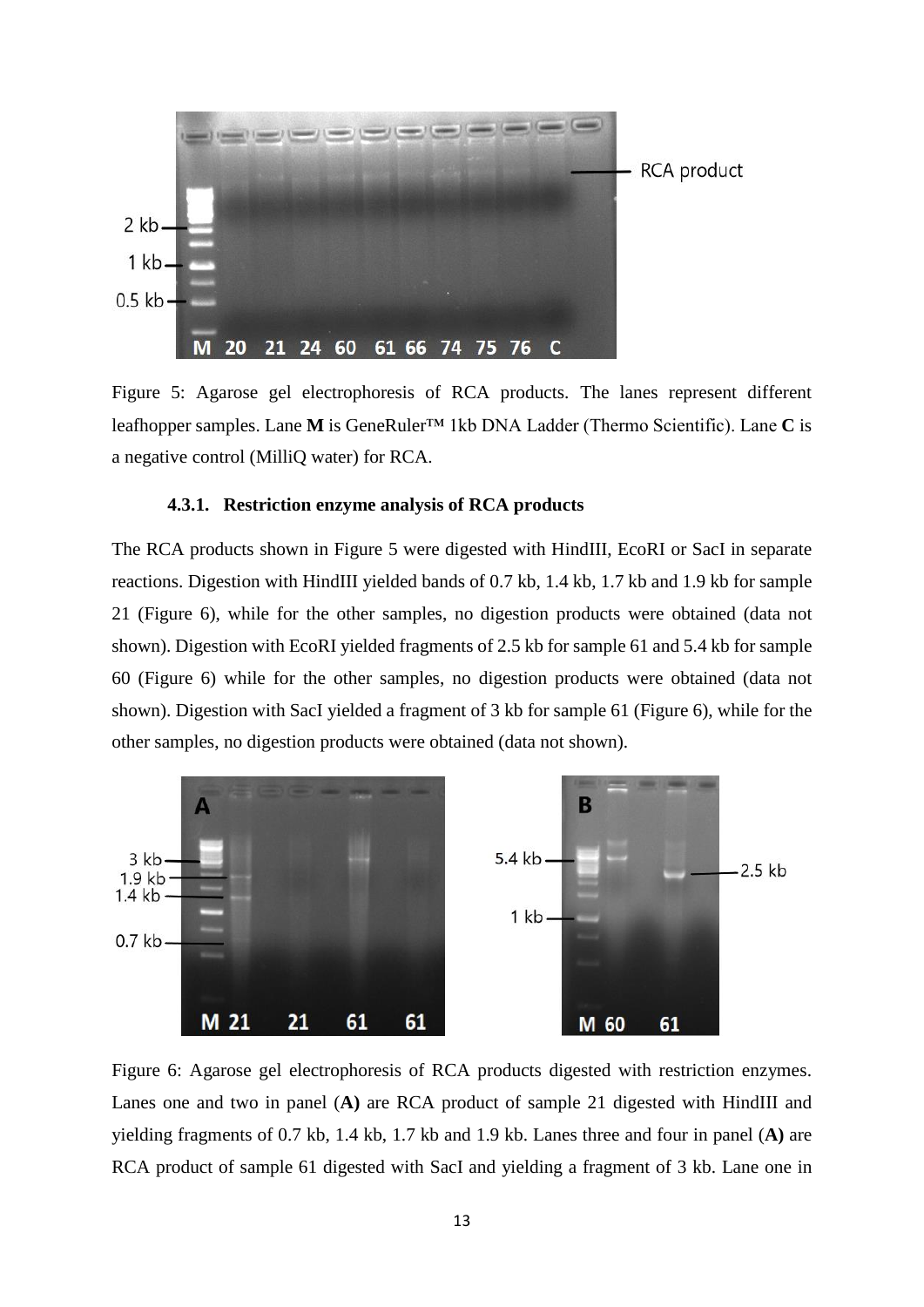panel (**B)** is RCA product of sample 60 digested with EcoRI and yielding a fragment of 5.4 kb. Lane two in panel (**B)** is RCA product of sample 61 digested with EcoRI and yielding a fragment of 2.5 kb. Lane **M** is GeneRuler™ 1kb DNA Ladder (Thermo Scientific).

The fragments obtained after restriction digests of RCA were cloned and restriction digests of purified plasmids showed that some of the clones contained an insert of the expected size while some did not (Figure 7). Three clones of sample 21 (Lanes 1, 2 and 3) have insert with sizes of 700 bp. Three clones of sample 21 (Lanes 4, 5 and 6) have insert with sizes of 1.4 kb. Three clones of sample 60 (Lanes 10, 11 and 12) have insert with sizes of 5.4 kb. Three clones of sample 61 (Lanes 13, 14 and 15) have insert with sizes of 2.5 kb.



Figure 7: Agarose gel electrophoresis of plasmid DNA digested with restriction enzymes. Lanes 1 to 9 show results for clones of sample 21 digested with HindIII, lanes 10 to 12 results for clones of sample 60 digested with EcoRI and lanes 13 to 15 results for clones of sample 61 digested with EcoRI. Lane **M** is GeneRuler™ 1kb DNA Ladder (Thermo Scientific).

## <span id="page-23-0"></span>**4.4. Sequence analyses of cloned RCA products**

The determined DNA sequences of the cloned RCA products were analyzed using Blastn and Blastx and compared with sequences in the GenBank and protein databases. Interestingly, the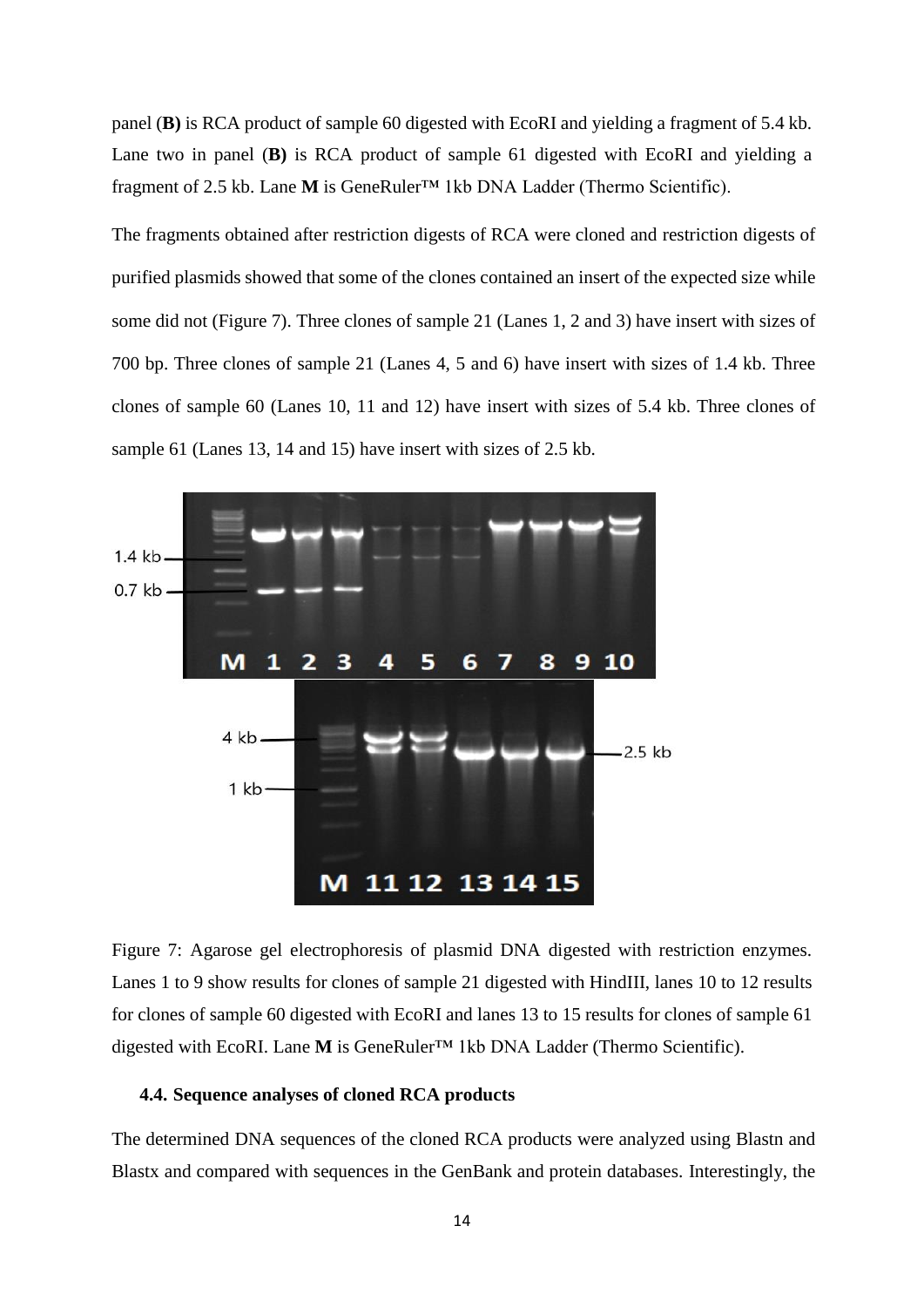complete insert of one clone (60\_1) from leafhopper sample 60 shared 83% nucleotide identity with WBDP plasmids (accession numbers JX668987.1 and JX668988.1) reported from China. This phytoplasma has been shown as a pathogen of wheat causing wheat blue dwarf disease (Zhang *et al.*, 1996; Chen *et al.*, 2014b).

Translation of the ORFs identified in the complete sequence (5438 bp) of the WBDP plasmid gave amino acid sequences of putative proteins with high identity to proteins of WBDP plasmid and *Candidatus* phytoplasma oryzae (CPO) (Table 3). The identified putative proteins were: replication-associated protein, effector protein, hypothetical protein, DUF2963 domaincontaining protein and single-stranded DNA-binding protein (Figure 8). These proteins are also encoded by plasmids of other phytoplasmas.

| <b>ORFs</b>  | Gene-encoded                        | Query cover | Identity     | Accession number |
|--------------|-------------------------------------|-------------|--------------|------------------|
| $\mathsf{A}$ | Replication associated protein      | 98%         | 76% to WBDP  | WP 015083755     |
| B            | Hypothetical protein                | 78%         | 66% to CPO   | WP 111961388     |
| C            | Hypothetical protein                | 76%         | 55% to WBDP  | WP 015083760     |
| D            | Hypothetical protein                | 90%         | 78% to WBDP  | WP_015083756     |
| E            | Hypothetical protein                | 70%         | 84% to WBDP  | WP_015083761     |
| F            | DUF2963 domain-containing protein   | 62%         | 89% to WBDP  | WP 024563532     |
| G            | DUF2963 domain-containing protein   | 96%         | 54% to WBDP  | WP 015083757     |
| H            | Hypothetical protein                | 46%         | 100% to WBDP | WP 024563528     |
| L            | Hypothetical protein                | 99%         | 100% to WBDP | WP 024563528     |
|              | Hypothetical protein                | 97%         | 100% to WBDP | WP 038251703     |
| K            | Single-stranded DNA-binding protein | 97%         | 98% to WBDP  | WP 024563530     |

<span id="page-24-0"></span>Table 3: The putative proteins encoded by the identified WBDP plasmid

 $WBDP = Wheat blue dwarf phytoplasma; CPO = Candidatus phytoplasma oryzae$ 

| <b>ORFs</b> | Encoded protein                     | length            | Position     | Direction |
|-------------|-------------------------------------|-------------------|--------------|-----------|
| A           | Replication-associated protein      | 1113 bp           | 1 to 1113    | Forward   |
| B           | Hypothetical protein                | $453$ bp          | 1494 to 1946 | Forward   |
| C           | Hypothetical protein                | 129 <sub>bp</sub> | 2672 to 2800 | Reverse   |
| D           | Hypothetical protein                | 210 bp            | 2871 to 3080 | Forward   |
| E           | Hypothetical protein                | 81bp              | 3309 to 3389 | Reverse   |
| F           | DUF2963 domain-containing protein   | 135bp             | 3325 to 3459 | Forward   |
| G           | DUF2963 domain-containing protein   | 462 bp            | 3372 to 3833 | Forward   |
| H           | Hypothetical protein                | 150bp             | 3998 to 4147 | Forward   |
| I           | Hypothetical protein                | 474 bp            | 4120 to 4593 | Forward   |
| J           | Hypothetical protein                | 210 bp            | 4593 to 4802 | Forward   |
| K           | Single-stranded DNA-binding protein | 147 bp            | 5242 to 5388 | Forward   |

<span id="page-24-1"></span>Table 4: ORFs and putative proteins in the complete sequence of the WBDP plasmid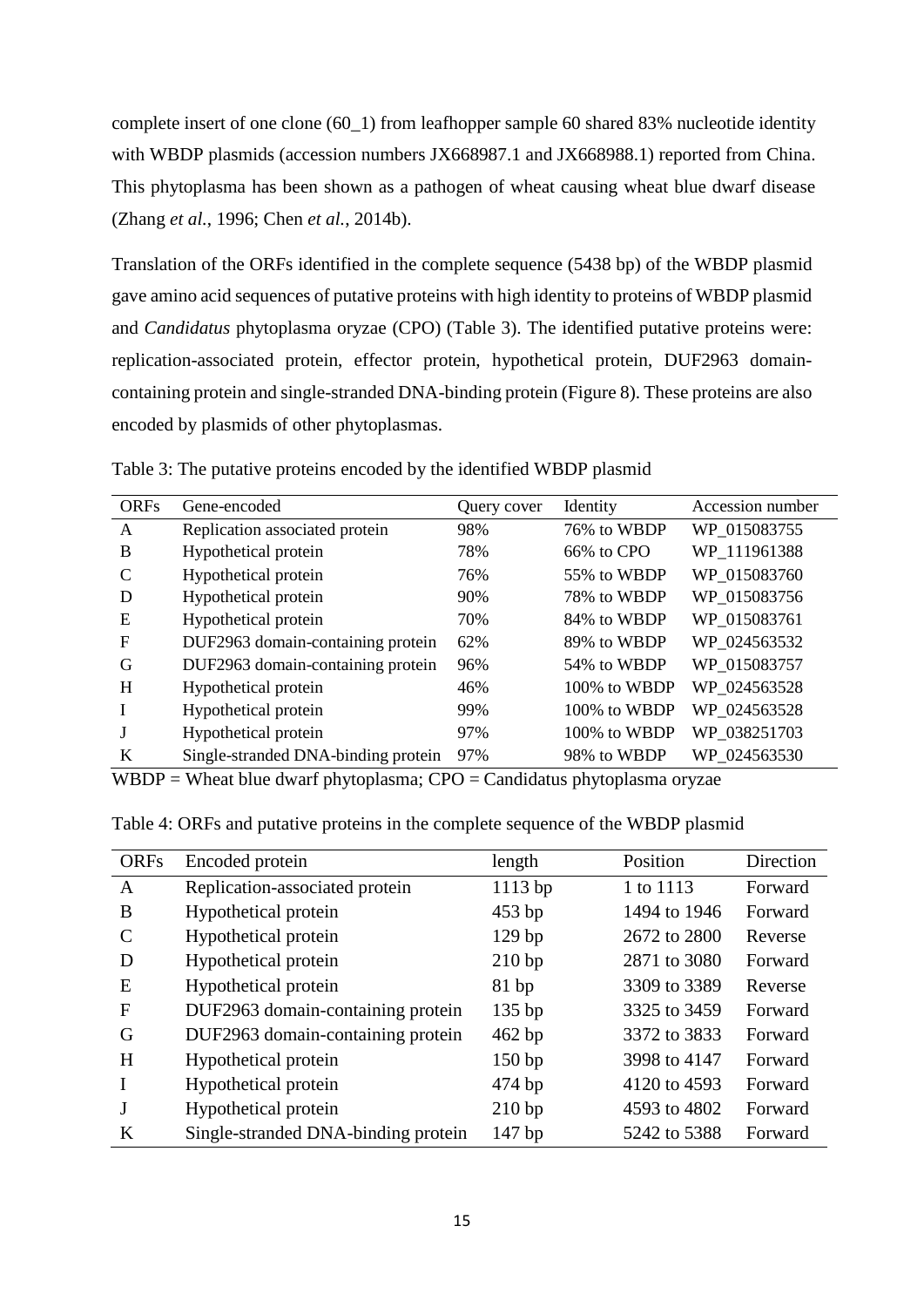

**Figure 8**: Sequence organization of the WBDP plasmid. The open reading frames (ORFs) are shown as forward and reverse arrows in the DNA line. The names and length of putative proteins are indicated in Table 4. Unlabelled DNA line represents non-coding DNA sequence. The complete size of the WBDP plasmid is 5438 bp.

In the phylogenetic analysis, WBDP plasmid sequences from GenBank were used as indicated in Table 5. A region of 1125 bp covering part of the replication-associated protein gene and non-coding DNA was used for phylogenetic analysis. The results revealed that the WBDP plasmid identified in this study was closely related to WBDP plasmids (accession numbers JX668987.1 and JX668988.1) reported from China (Figure 9).

<span id="page-25-0"></span>Table 5: Description of phytoplasmal plasmids used for phylogenetic analysis

| Plasmid name                                | Country | Accession number |
|---------------------------------------------|---------|------------------|
| Wheat blue dwarf phytoplasma 1 (pWBD 1)     | China   | JX668987         |
| Wheat blue dwarf phytoplasma 2 (pWBD 2)     | China   | JX668988         |
| Wheat blue dwarf phytoplasma 3 (pWBD 3)     | China   | JX668989         |
| Periwinkle little leaf phytoplasma pPLLHn-1 | China   | JN835187         |
| Chinaberry witches'-broom phytoplasma       | China   | JF827298         |
| Wheat blue dwarf phytoplasma 60 (pWBD 60)   | Sweden  | Unpublished      |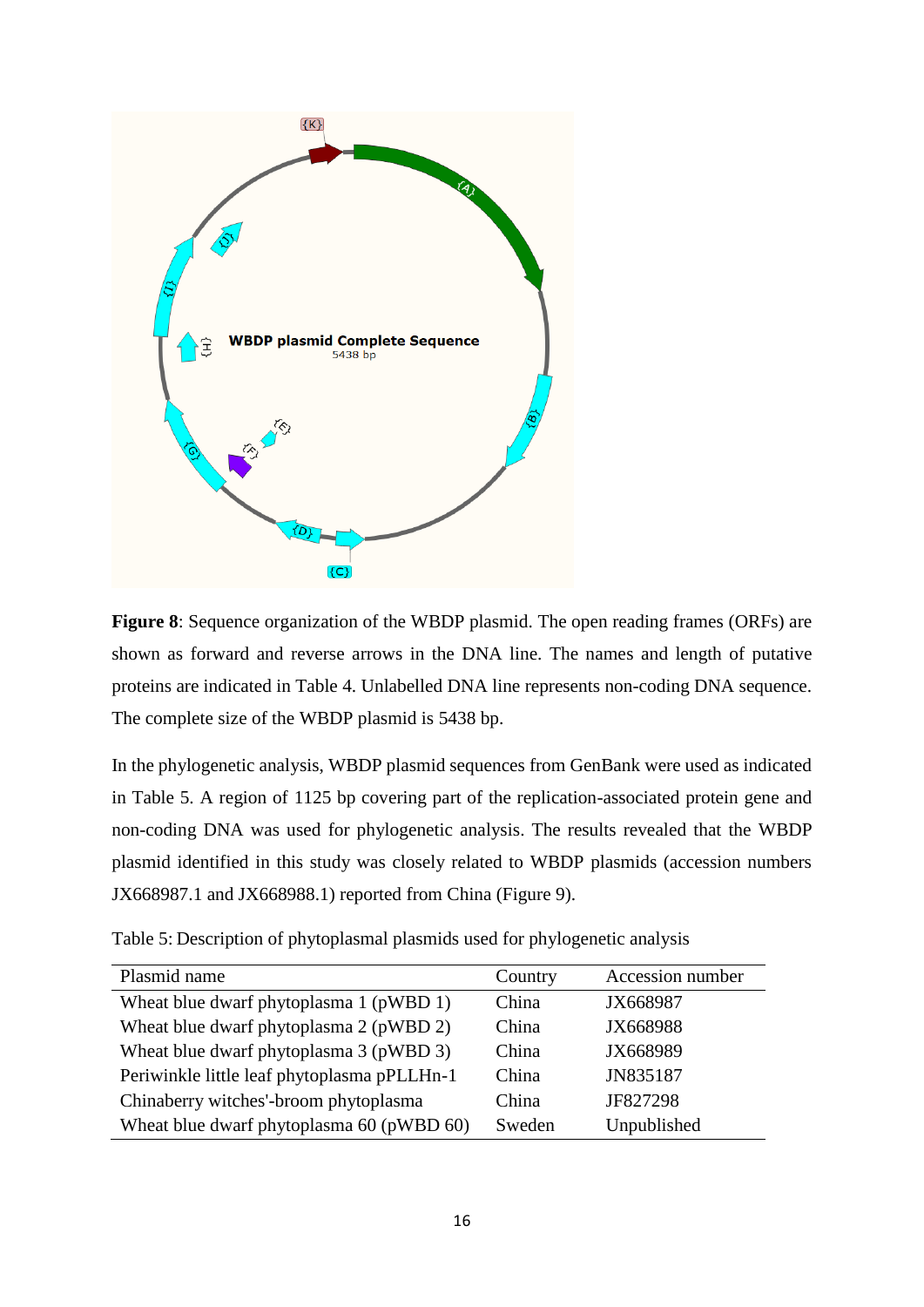

**Figure 9:** Phylogenetic analysis of 6 phytoplasmal plasmids based on the alignment of 1125 bp covering part of the replication-associated protein gene and non-coding DNA. The figure shows a neighbour-joining tree inferred from Kimura two-parameter estimates of nucleotide substitutions per site. The WBDP plasmid identified in this study is marked with a triangle and WBDP plasmids from China with circles. Numbers above branches represent bootstrap values out of 1000 replicates. Only bootstrap values over 60 are shown. Branch length is drawn to scale with the bar indicating 0.05 nt substitutions per site.

In addition, sequences for other RCA products were analysed, for example, the sequences (700 bp) of three clones from leafhopper sample 21 shared 89% nucleotide identity with transmissible spongiform encephalopathy (TSE) associated circular DNA isolate Sphinx 2.36 (accession number HQ444405). Also, they shared 85% nucleotide identity with Acinetobacter baumannii strain DS002 plasmid pTS236 (accession number JN872565). These sequence results are consistent with those for another sample of leafhoppers obtained previously in a preliminary experiment.

The sequence from one clone (1.4 kb) for sample 21 shared 92% nucleotide identity with Yersinia enterocolitica cryptic plasmid p29807 (accession number AJ132618). This plasmid was reported to be used for the construction of cloning vectors (Strauch *et al.*, 2000). The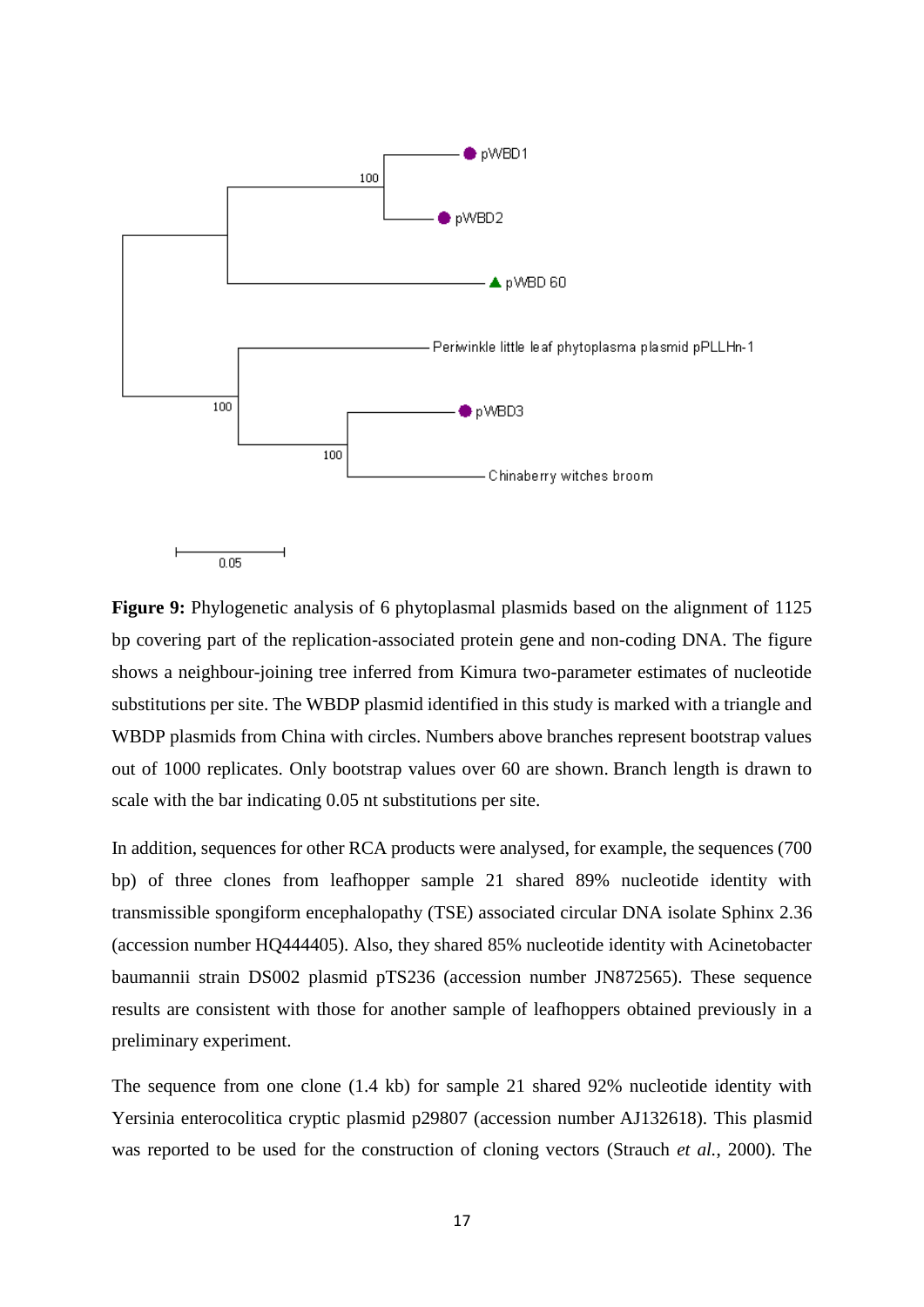sequence from one clone (2.5 kb) for sample 61 shared 72% nucleotide identity with *Pseudomonas koreensis* strain P19E3 plasmid p4 (accession number CP027481).

#### <span id="page-27-0"></span>**4.5. PCR developed to detect plasmid of wheat blue dwarf phytoplasma**

Fourteen leafhopper samples positive for WDV were tested also for the presence of WBDP by PCR using specific primers. Following agarose gel electrophoresis of PCR products, the expected fragment with the size of 895 bp was obtained only for leafhopper sample 60 (Figure 10). This confirmed that the sample consisting of several leafhopper individuals carried virus and phytoplasma pathogens which both have been reported to cause dwarf disease in wheat. Also, this result is consistent with the result obtained from RCA and sequence data that together confirm the presence of WBDP plasmid in the leafhopper *P. alienus*.



**Figure 10:** Agarose gel electrophoresis of PCR products. The lanes represent different leafhopper samples. A molecular band with the size of 895 bp for leafhopper sample 60 is indicating the presence of wheat blue dwarf phytoplasma plasmid. Lane **M** is GeneRuler™ 1kb DNA Ladder (Thermo Scientific). Lane **C** is a negative control (MilliQ water) for PCR.

#### <span id="page-27-2"></span><span id="page-27-1"></span>**5. Discussion**

#### **5.1. Identification of WDV in leafhoppers**

In previous studies, WDV has been identified in host plants and in the insect vector *P. alienus* from different regions around Sweden (Kvarnheden *et al.*, 2002; Ramsell *et al.*, 2008). Following the outbreak of WDD in Sweden in 2017 with the occurrence of leafhoppers in the affected regions, we also characterized WDV in the insect vector *P. alienus* collected in autumn 2017 from different parts of Sweden. Through PCR using WDV-specific primers (Kvarnheden *et al.*, 2002), WDV was detected in different samples of leafhoppers. These primers have been shown to be able to detect a wide range of WDV isolates (Ramsell *et al.*, 2008). Using blast nucleotide analysis, the obtained sequences were found to share 99% nucleotide identity with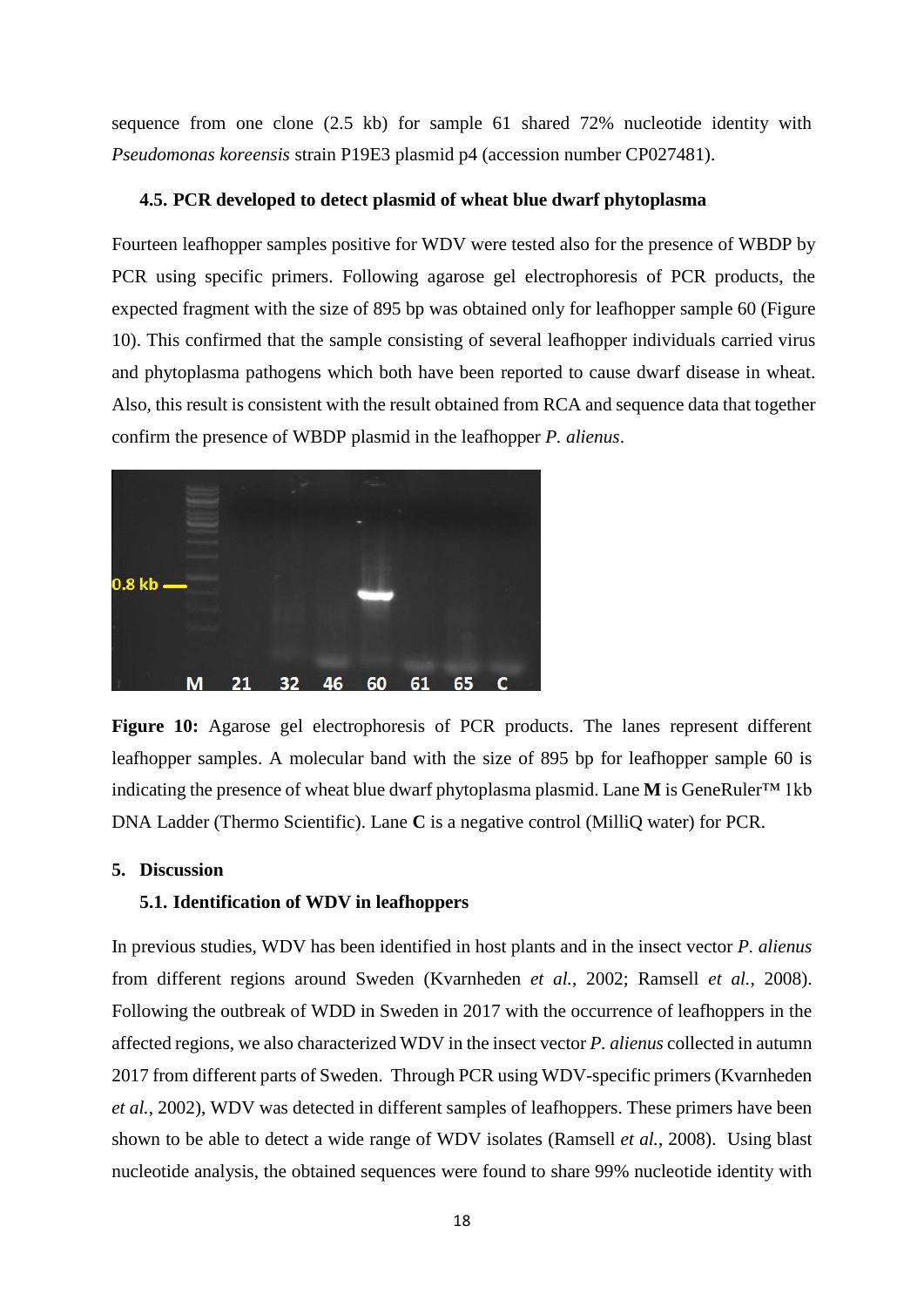previously sequenced WDV isolates from Sweden. In phylogenetic analyses, the WDV isolates identified in this study showed a close relationship to WDV isolates previously reported from Sweden. These results are consistent with the results of the phylogenetic analysis demonstrated by Ramsell *et al*. (2008), where, all of the WDV isolates from Sweden grouped into one clade. The data from the present study indicate that the disease outbreak in 2017 was caused by similar isolates of WDV as previously reported from Sweden. Moreover, for understanding the genetic diversity of complete genomes of WDV, further sequencing of isolates obtained in this study is suggested with the use of primers for amplifying complete sequences.

#### <span id="page-28-0"></span>**5.2. Identification of viruses using RCA**

The study of viruses with genomes of circular DNA has been simplified due to the use of the method of rolling circle amplification (RCA), which amplifies the complete virus genome. Previously, the method has been used to amplify the complete genome of WDV ( Schubert *et al.*, 2007; Ramsell *et al.*, 2009) and was successful also in this study to amplify circular DNA from *P. alienus* DNA extracts. However, in the present study WDV was not identified from amplified RCA products. Probably, the DNA concentration of WDV was too low to be identified compared to the DNA of other viruses or plasmids in the RCA products. RCA has shown to have high proofreading by providing more accurate genome sequences than common PCR (Wang *et al.*, 2014a). Moreover, this method has become common for identification of different potential pathogens with circular DNA in the host plant as well as the vector (Inoue-Nagata *et al.*, 2004; Demidov, 2016). Using RCA, it is possible to amplify the circular DNA of viruses, bacteriophages and plasmids.

In the present study, RCA was a successful method for obtaining circular DNA of a virus that shares 89% nucleotide identity with transmissible spongiform encephalopathy (TSE) associated circular DNA isolate Sphinx 2.36 and 85% nucleotide identity with *Acinetobacter baumannii* strain DS002 plasmid pTS236. Sphinx was found to co-purify with prions and the titre of Sphinx was higher in prion-infected cells (Manuelidis, 2011). However, prions are reported to cause TSE in mammals including humans (Manuelidis, 2011; Longkumer *et al*, 2013). According to studies by Manuelidis (2011) and Longkumer *et al.* (2013), an *Acinetobacter* phage genome is similar to Sphinx 2.36. Different studies also have shown that *Acinetobacter* spp are present in water (Aguirre de Carcer *et al.*, 2015), soil samples (Longkumer *et al.*, 2013) and in the gut of aphids (Engel & Moran, 2013). These results are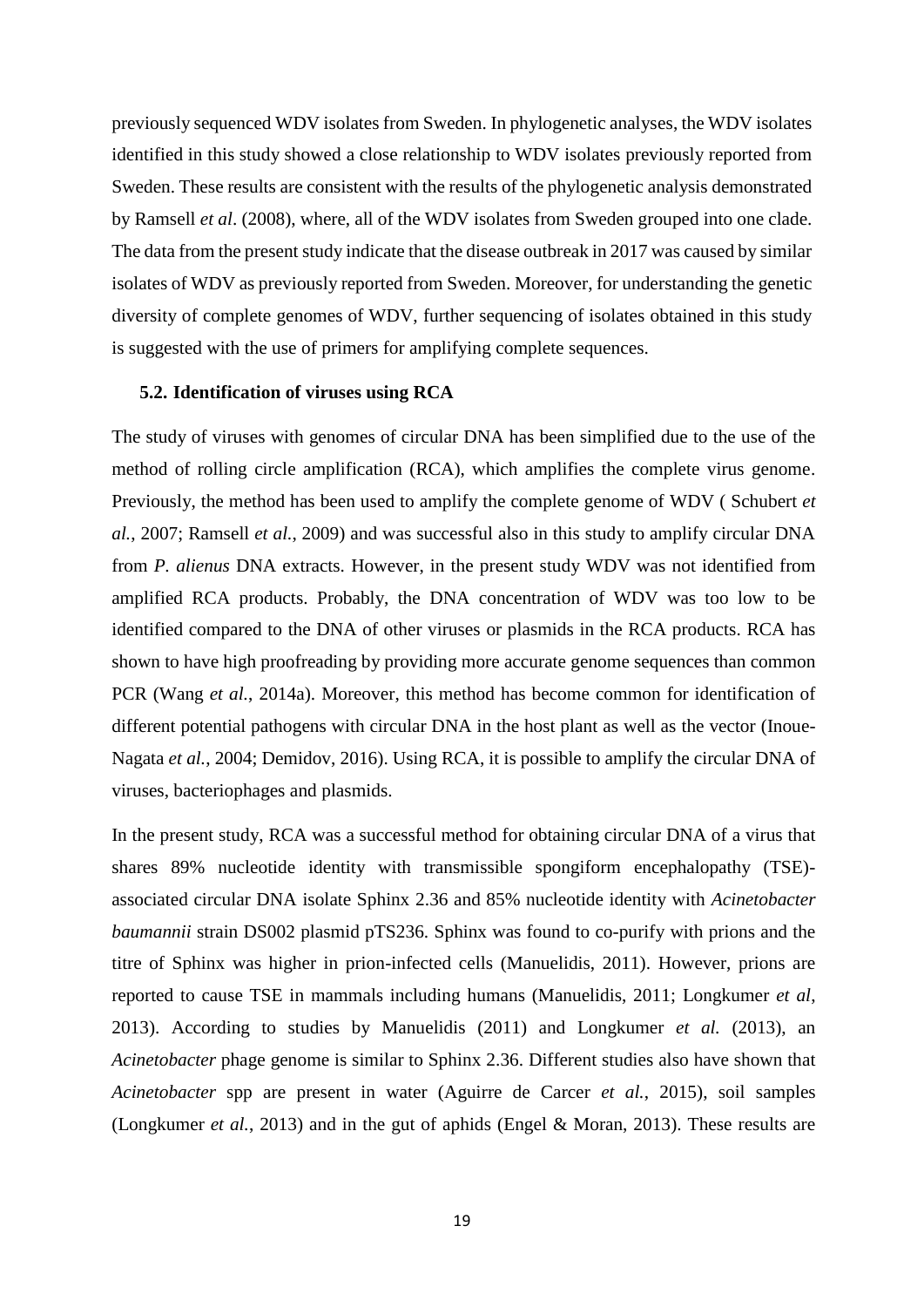indicating that the identified type of bacteriophage is common in the environment and may be acquired by leafhopper through feeding on plants.

#### <span id="page-29-0"></span>**5.3. Identification of plasmids using RCA**

The unique advantage of using the RCA method is that it can amplify circular DNA molecules of different microorganisms. For example, among the circular DNA molecules amplified in this study was a WBDP plasmid with the size of 5.4 kb*.* The sequence of the WBDP plasmid matched throughout its length to sequences of WBDP plasmids from China (accession number JX668987, JX668988 and JX668989) and showed an overall nucleotide identity of 83% to these WBDP plasmids. In China three plasmids of WBDP have been discovered with the length of 3449 bp, 3601 bp and 3844 bp (Chen *et al.*, 2014b). A phylogenetic analysis based on a region of 1125 bp covering the replication-associated protein gene and non-coding DNA confirmed that the WBDP plasmid identified in this study was closely related to the WBDP plasmids from China.

WBDP has also become of interest in this study because it is a bacterium that can cause blue dwarf disease in wheat. It has been reported to cause WBDD in China with severe yield losses in wheat at different occasions (Wu *et al.*, 2010; Chen *et al.*, 2014a; b). In Sweden, there are no reports showing detection of WBDP in the insect vector *P. alienus* or in wheat crops (Kvarnheden A; personal communication). There are also no reports of WBDD. In Sweden, the yellow-type disease in oat, rye and barley was also shown by Lindsten *et al*. (1970) through transmission tests with the leafhopper *Macrosteles laevis* and it was suspected that a bacterium termed as mycoplasma-like organism (MLO) was the agent of the disease. The symptoms of the yellow-type disease shown in these transmission experiments were similar to symptoms caused by WBDP on wheat reported from China. At that time, there was no confirmation if the pathogen was mycoplasma or virus, and therefore they continued to consider yellow-type disease to be caused by virus (Lindsten *et al.*, 1970). The sample of *P. alienus* that was shown to contain WBDP was collected from Ringarum in the county of Östergötland. Interestingly, a yellow-type disease had been found to be transmitted by *M. laevis* leafhoppers collected in the same part of Östergötland county (Lindsten *et al.*, 1970), and the present results indicate that WBDP may still be present there.

Furthermore, organisms of the genus *Phytoplasma* have small genomes with a very low percentage of G and C nucleotides (Bertaccini & Duduk, 2010; Oshima *et al.*, 2013). This low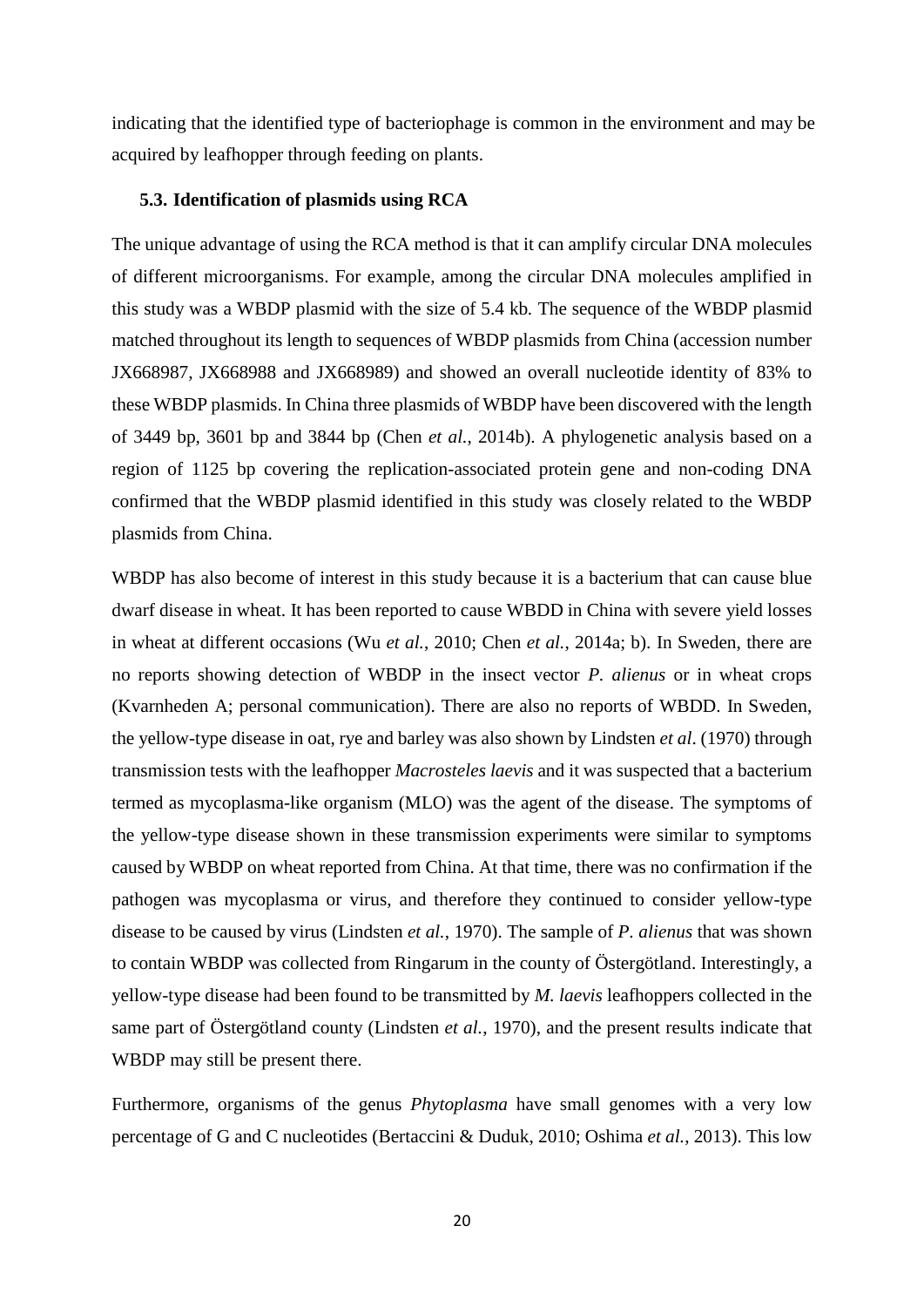GC content is consistent with the sequence of the WBDP plasmid (5438 bp) obtained in this study, that had a GC content of 23%.

The phytoplasmal pathogens are transmitted by leafhoppers (Cicadellidae), psyllids (Psyllidae) and planthoppers (Fulgoroidea)(Weintraub & Beanland, 2006; Wu *et al.*, 2010). In China, WBDP is known to be transmitted by the leafhopper *Psammotettix striatus* (Chen *et al.*, 2014a; b). Following observation under electron microscopy, phytoplasma were found in the phloem tissues of WBDP-infected wheat and in the saliva tissue of *P. striatus* (Wu *et al.*, 2010). Like other phytoplasma, WBDP is an obligate pathogen that depends on plant host and insect vector for survival and multiplication (Qinfeng *et al.*, 1996; Weintraub & Beanland, 2006). WBDP has a wide host range including plants of the families Poaceae, Brassicaceae and Solanaceae (Gu *et al.*, 2007; Wu *et al.*, 2010). Common symptoms, which occur in plants due to WBDP infections, are yellowing of leaf tips, virescence, reddening, phyllody, stunting, witches' broom, dark blue-green colour in stem and reduced seed set due to sterile flowers (Wu *et al.*, 2010; Chen *et al.*, 2014a; Wang *et al.*, 2018). Previously, WBDD was known as wheat red dwarf disease (WRDD) due to the reddening symptom it induces in the plant, but later it was changed to WBDD to differentiate it from wheat yellow dwarf disease (WYDD) caused by barley yellow dwarf virus (BYDV) and cereal yellow dwarf virus (CYDV) (Zhang *et al.*, 1983, 1996; Wu *et al.*, 2010).

For future studies, testing is suggested of host plants around Östergötland county which will give an understanding of how common these phytoplasma are in that area. In this study, the detection of WBDP in the leafhopper *P. alienus*, which is also a vector of WDV, is reported.

#### <span id="page-30-0"></span>**6. Conclusion**

Generally, this project demonstrated that RCA is able to assist in detecting a range of viruses and plasmids. To my understanding, this will be the first report to show the detection of WBDP in the leafhopper *P. alienus* in Sweden. Interestingly, these phytoplasma were identified from a sample containing leafhoppers collected from a field in Östergötland county, previously, *M. laevis* leafhoppers collected from that region were also demonstrated to carry phytoplasma that cause yellow-type disease. This raised an idea that probably the WBDP may still be there and further studies on leafhoppers and plant samples from Östergötland county will provide a clear understanding of WBDP in that region. In addition, the results of this study show that there are no new genotypes of WDV and the outbreak of WDD in 2017 was caused by isolates of WDV closely related to those previously reported from Sweden. Also, detection of sphinx in *P.*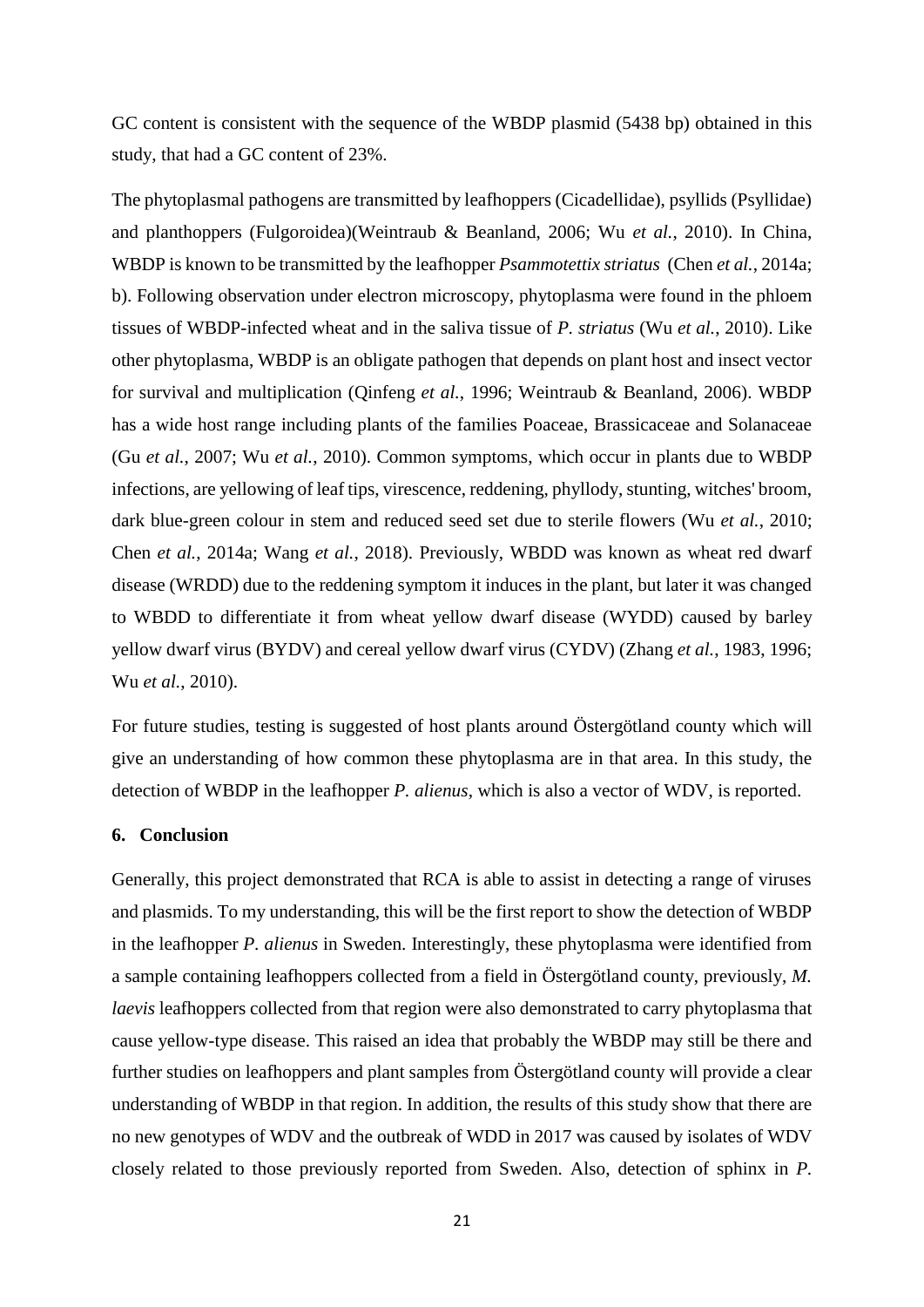*alienus*is indicating that this bacteriophage is common in the environment and may be acquired by leafhoppers through feeding on different plants.

## <span id="page-31-0"></span>**ACKNOWLEDGMENT**

Firstly, I would like to thank Prof. Anders Kvarnheden for his valuable advice. Besides having different responsibilities from administration to research works, he was available when needed. Moreover, thanks for trusting and giving me an opportunity to do my thesis in virology group.

Also, I would like to thank my examiner Dr. Eugene Savenkov for his valuable comments on my report. Thanks to awesome people in virology group for their help during the whole time of my thesis project.

Lastly, thanks to Swedish Institute for financial support during my master's studies and Swedish Board of Agriculture for the provision of samples of leafhoppers used in my thesis project.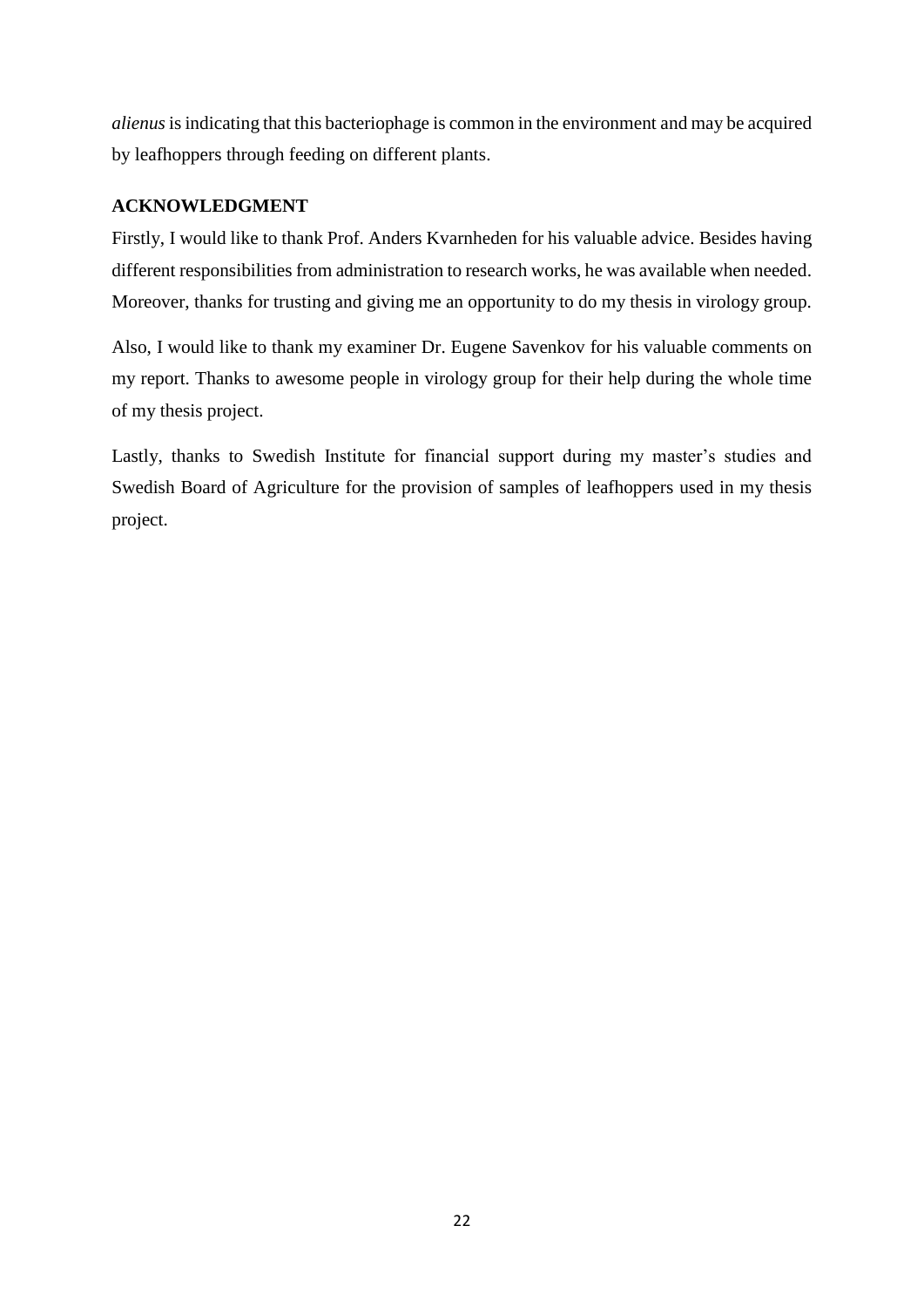#### <span id="page-32-0"></span>**REFERENCES**

- Aguirre de Carcer, D., Lopez-Bueno, A., Pearce, D. A. & Alcami, A. (2015). Biodiversity and distribution of polar freshwater DNA viruses. *Science Advances*, 1(5), e1400127.
- Bertaccini, A. & Duduk, B. (2010). Phytoplasma and phytoplasma diseases: a review of recent research. *Phytopathologia Mediterranea*, 48(3), pp 355–378.
- Bertamini, M., Grando, M. S. & Nedunchezhian, N. (2003). Effects of phytoplasma infection on pigments, chlorophyll-crotein complex and chotosynthetic activities in field grown apple leaves. *Biologia Plantarum*, 47(2), pp 237–242.
- Chen, W., Li, Y., Wang, Q., Wang, N. & Wu, Y. (2014a). Comparative genome analysis of wheat blue dwarf phytoplasma, an obligate pathogen that causes wheat blue dwarf disease in China. *PLOS ONE*, 9(5), e96436.
- Chen, W., Li, Y. & Wu, Y. F. (2014b). Molecular characterization and tissue-specific copy number of three plasmids from wheat blue dwarf phytoplasma. *Journal of Plant Pathology*, 96(1), pp 69–76.
- Demidov, V. V. (2016). Rolling circle amplification (RCA) toward new clinical diagnostics and therapeutics. Cham: Springer International Publishing. pp 11–14.
- Ekzayez, A. M., Kumari, S. G. & Ismail, I. (2010). First report of *Wheat dwarf virus* and its vector (*Psammotettix provincialis*) affecting wheat and barley crops in Syria. *Plant Disease*, 95(1), p 76.
- Engel, P. & Moran, N. A. (2013). The gut microbiota of insects diversity in structure and function. *FEMS Microbiology Reviews*, 37(5), pp 699–735.
- Funk, M., Gunst, K., Lucansky, V., Müller, H., zur Hausen, H. & de Villiers, E.-M. (2014). Isolation of protein-associated circular DNA from healthy cattle serum. *Genome Announcements*, 2(4), pp 1–2.
- Gu, P. W., Wu, Y. F. & An, F. Q. (2007). Host range testing and RFLP analysis of wheat blue dwarf phytoplasma. *Acta Phytopathologica Sinica*, 37(4), pp 390–397.
- Inoue-Nagata, A. K., Albuquerque, L. C., Rocha, W. B. & Nagata, T. (2004). A simple method for cloning the complete begomovirus genome using the bacteriophage phi29 DNA polymerase. *Journal of Virological Methods*, 116(2), pp 209–211.
- Kamali, M., Heydarnejad, J., Pouramini, N., Masumi, H., Farkas, K., Kraberger, S. & Varsani, A. (2017). Genome sequences of *Beet curly top Iran virus*, *Oat dwarf virus*, *Turnip curly top virus*, and *Wheat dwarf virus* identified in leafhoppers. *Genome Announcements*, 5(8), pp 1–2.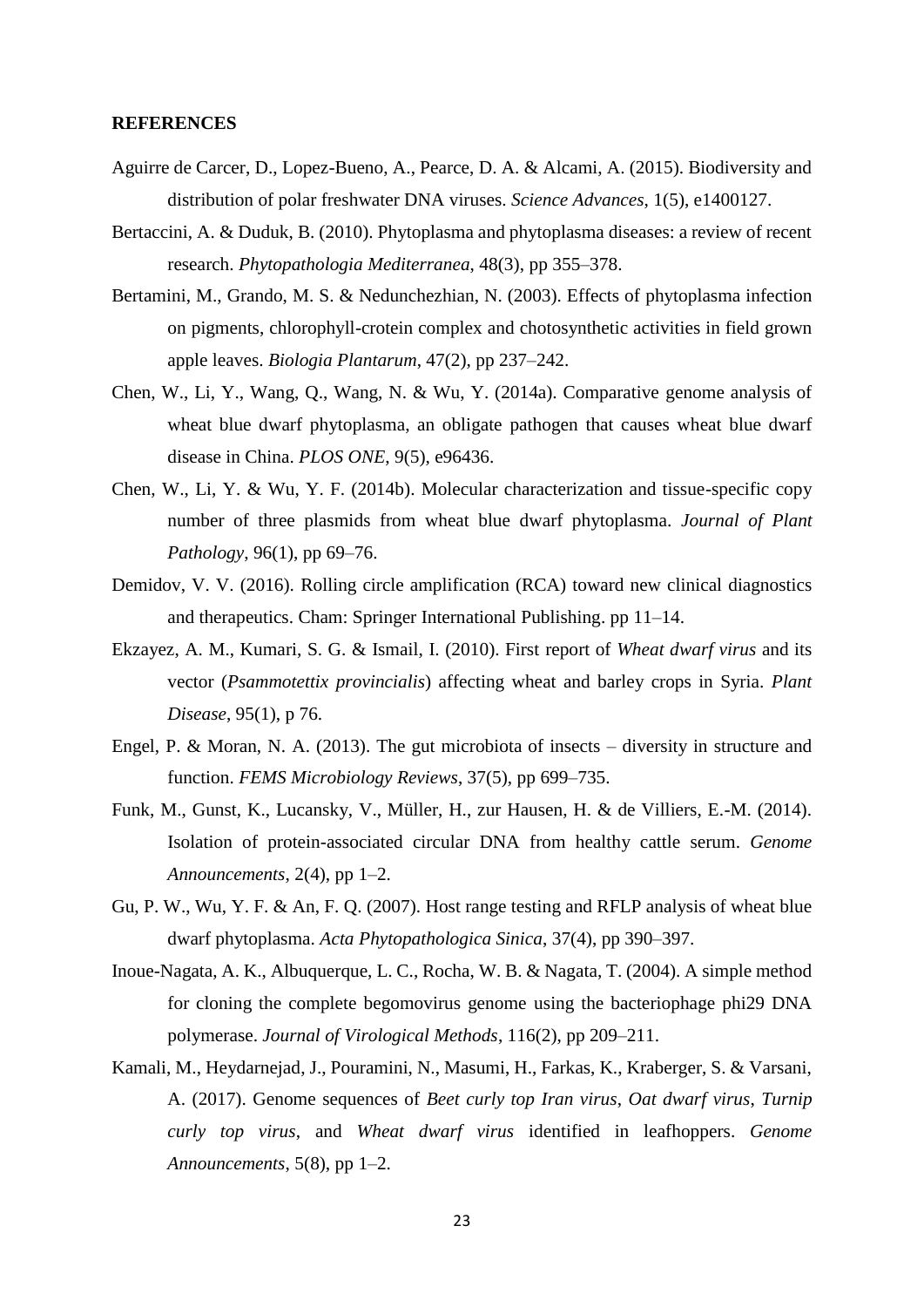- Kumar, S., Stecher, G. & Tamura, K. (2016). MEGA7: Molecular Evolutionary Genetics Analysis Version 7.0 for Bigger Datasets. *Molecular Biology and Evolution*, 33(7), pp 1870–1874.
- Kvarnheden, A., Lett, J.-M. & Peterschmitt, M. (2016). Mastreviruses: Tropical and temperate leafhopper-borne geminiviruses. In: Brown JK (Ed) *Vector-Mediated Transmission of Plant Pathogens*. pp 231–241. The American Phytopathological Society. ISBN 978-0- 89054-535-5.
- Kvarnheden, A., Lindblad, M., Lindsten, K. & Valkonen, J. P. T. (2002). Genetic diversity of *Wheat dwarf virus*. *Archives of Virology*, 147(1), pp 205–216.
- Lamichhane, J. R. & Venturi, V. (2015). Synergisms between microbial pathogens in plant disease complexes: a growing trend. *Frontiers in Plant Science*, 6(1), pp 1–8.
- Lee, I.-M., Gundersen-Rindal, D. E., Davis, R. E., Bottner, K. D., Marcone, C. & Seemüller, E. (2004). 'Candidatus Phytoplasma asteris', a novel phytoplasma taxon associated with aster yellows and related diseases. *International Journal of Systematic and Evolutionary Microbiology*, 54(4), pp 1037–1048.
- Lindblad, M. & Arenö, P. (2002). Temporal and spatial population dynamics of *Psammotettix alienus*, a vector of wheat dwarf virus. *International Journal of Pest Management*, 48(3), pp 233–238.
- Lindblad, M. & Sigvald, R. (2004). Temporal spread of *wheat dwarf virus* and mature plant resistance in winter wheat. *Crop Protection*, 23(3), pp 229–234.
- Lindsten, K., Lindsten, B., Abdelmoeti, M. & Junti, N. (1980). Purification and some properties of *Wheat dwarf virus*. *Proceedings of the 3rd Conference on Virus Diseases of Graminae in Europe*, Rothamstead, UK, 1980. pp 27–31.
- Lindsten, K., Vacke, J. & Gerhardson, B. (1970). A preliminary report on three cereal virus diseases new to Sweden spread by Macrosteles and Psammotettix leafhoppers. *National Swedish Institute for Plant Protection Contributions,* 14(128), pp 286 - 297.
- Longkumer, T., Kamireddy, S., Muthyala, V. R., Akbarpasha, S., Pitchika, G. K., Kodetham, G., Ayaluru, M. & Siddavattam, D. (2013). Acinetobacter phage genome is similar to Sphinx 2.36, the circular DNA copurified with TSE infected particles. *Scientific Reports*, 3(1) 2240.
- Manuelidis, L. (2011). Nuclease resistant circular DNAs copurify with infectivity in scrapie and CJD. *Journal of NeuroVirology*, 17(2), pp 131–145.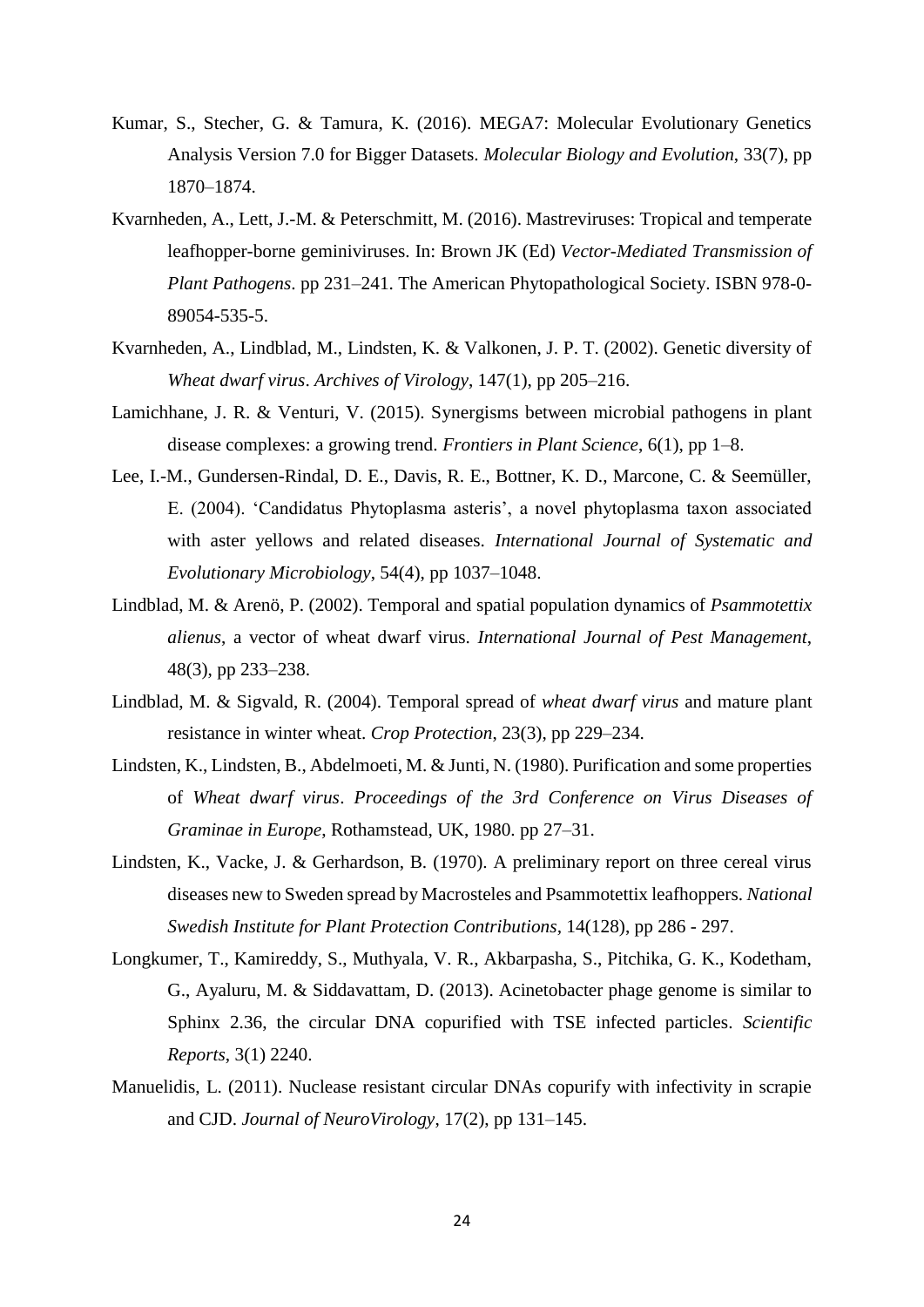- Manurung, B., Witsack, W., Mehner, S., Grüntzig, M. & Fuchs, E. (2004). The epidemiology of *Wheat dwarf virus* in relation to occurrence of the leafhopper *Psammotettix alienus* in Middle-Germany. *Virus Research*, 100(1), pp 109–113.
- Manurung, B., Witsack, W., Mehner, S., Grüntzig, M. & Fuchs, E. (2005). Studies on biology and population dynamics of the leafhopper *Psammotettix alienus* Dahlb.(Homoptera: Auchenorrhyncha) as vector of *Wheat dwarf virus* (WDV) in Saxony-Anhalt, Germany. *Journal of Plant Diseases and Protection*, 112(5), pp 497–507.
- Muhire, B., Martin, D., Brown, J., Navas-Castillo, J., Moriones, E., Zerbini, F., Rivera-Bustamante, R., Malathi, V., Briddon, R. & Varsani, A. (2013). A genome-wide pairwise-identity-based proposal for the classification of viruses in the genus *Mastrevirus* (family *Geminiviridae*). *Archives of Virology*, 158(6), pp 1411–1424.
- Munyaneza, J. E. & Henne, D. C. (2013). Chapter 4 Leafhopper and psyllid pests of potato. *Insect Pests of Potato*. pp 65–102. San Diego: Academic Press. ISBN 978-0-12- 386895-4.
- Nygren, J. N. (2016). Response to *Wheat dwarf virus* in wild and domesticated wheat. Doctoral thesis. Uppsala: Sveriges lantbruksuniversitet. ISBN 978-91-576-8616-9. pp 18-19.
- Nygren, J., Shad, N., Kvarnheden, A. & Westerbergh, A. (2015). Variation in susceptibility to *Wheat dwarf virus* among wild and domesticated wheat. *PLOS ONE*, 10(4), e0121580.
- Oshima, K., Maejima, K. & Namba, S. (2013). Genomic and evolutionary aspects of phytoplasmas. *Frontiers in Microbiology*, 4: 230.
- Qinfeng, Z., Jianye, X. & Ying, Y. (1996). The primary infection of wheat mycoplasma-like organism blue dwarf disease. *Journal of Plant Protection (China)*, 23(2), pp 107-110.
- Ramsell, J. N. E., Boulton, M. I., Martin, D. P., Valkonen, J. P. T. & Kvarnheden, A. (2009). Studies on the host range of the barley strain of *Wheat dwarf virus* using an agroinfectious viral clone. *Plant Pathology*, 58(6), pp 1161–1169.
- Ramsell, J. N. E., Lemmetty, A., Jonasson, J., Andersson, A., Sigvald, R. & Kvarnheden, A. (2008). Sequence analyses of *Wheat dwarf virus* isolates from different hosts reveal low genetic diversity within the wheat strain. *Plant Pathology*, 57(5), pp 834–841.
- Rojas, M. R., Hagen, C., Lucas, W. J. & Gilbertson, R. L. (2005). Exploiting chinks in the plant's armor: Evolution and emergence of geminiviruses. *Annual Review of Phytopathology*, 43(1), pp 361–394.
- Roos, J., Hopkins, R., Kvarnheden, A. & Dixelius, C. (2011). The impact of global warming on plant diseases and insect vectors in Sweden. *European Journal of Plant Pathology*, 129(1), pp 9–19.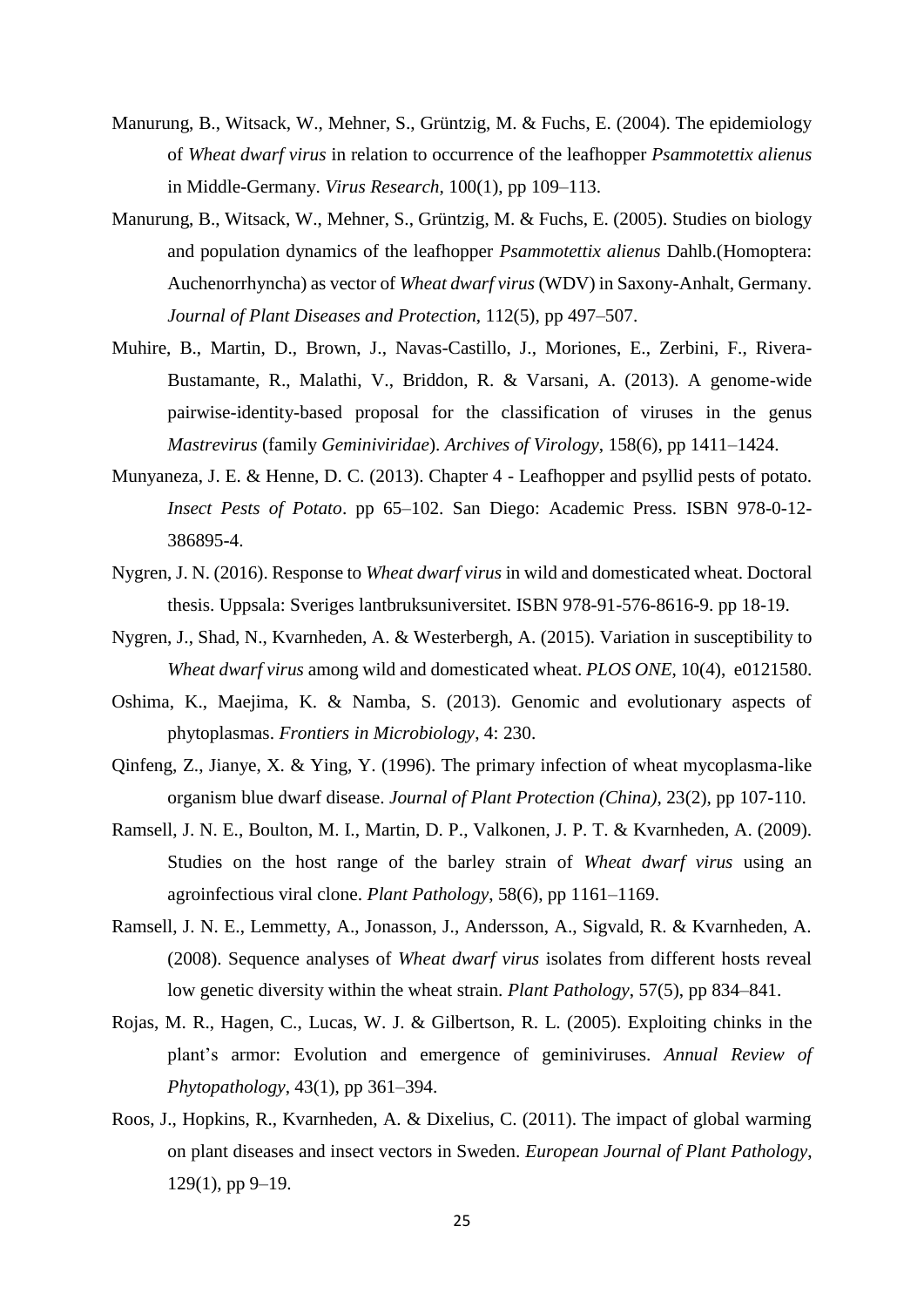- Saitou, N. & Nei, M. (1987). The neighbor-joining method: a new method for reconstructing phylogenetic trees. *Molecular Biology and Evolution*, 4(4), pp 406–425.
- Schirawski, J. & Perlin, M. H. (2018). Plant–microbe interaction 2017—The good, the bad and the diverse. *International Journal of Molecular Sciences*,19(5), pp 1–6.
- Schubert, J., Habekuss, A., Kazmaier, K. & Jeske, H. (2007). Surveying cereal-infecting geminiviruses in Germany diagnostics and direct sequencing using rolling circle amplification. *Virus Research*, 127(1), pp 61–70.
- Seemüller, E., Marcone, C., Lauer, U., Ragozzino, A. & Göschl, M. (1998). Current status of molecular classification of the phytoplasmas. *Journal of Plant Pathology*, 80(1), pp 3– 26.
- Strauch, E., Voigt, I., Broll, H. & Appel, B. (2000). Use of a plasmid of a yersinia enterocolitica biogroup 1A strain for the construction of cloning vectors. *Journal of Biotechnology*, 79(1), pp 63–72.
- Vacke, J. (1961). Wheat dwarf virus disease. *Biologia Plantarum Praha*, 3, pp 228–233.
- Wang, N., Li, Y., Chen, W., Yang, H. Z., Zhang, P. H. & Wu, Y. F. (2018). Identification of wheat blue dwarf phytoplasma effectors targeting plant proliferation and defence responses. *Plant Pathology*, 67(3), pp 603–609.
- Wang, X., Li, Y., Ni, T., Xie, X., Zhu, J. & Zheng, Z.-M. (2014a). Genome sequencing accuracy by RCA-seq versus long PCR template cloning and sequencing in identification of human papillomavirus type 58. *Cell & Bioscience*, 4, p 5.
- Wang, Y., Mao, Q., Liu, W., Mar, T., Wei, T., Liu, Y. & Wang, X. (2014b). Localization and distribution of *Wheat dwarf virus* in its vector leafhopper, *Psammotettix alienus*. *Phytopathology*, 104(8), pp 897–904.
- Weintraub, P. G. & Beanland, L. (2006). Insect vectors of phytoplasmas. *Annual Review of Entomology*, 51, pp 91–111.
- Woolston, C. J., Barker, R., Gunn, H., Boulton, M. I. & Mullineaux, P. M. (1988). Agroinfection and nucleotide sequence of cloned *wheat dwarf virus* DNA. *Plant Molecular Biology*, 11(1), pp 35–43.
- Wu, Y., Hao, X., Li, Z., Gu, P., An, F., Xiang, J., Wang, H., Luo, Z., Liu, J. & Xiang, Y. (2010). Identification of the phytoplasma associated with wheat blue dwarf disease in China. *Plant Disease*, 94(8), pp 977–985.
- Zhang, Q. F., Guan, W. N., Ren, Z. Y., Zhu, X. S. & Tsai, J. H. (1983). Transmission of barley yellow dwarf virus strains from northwestern China by four aphid species. *Plant Disease*, 67(8), pp 895–899.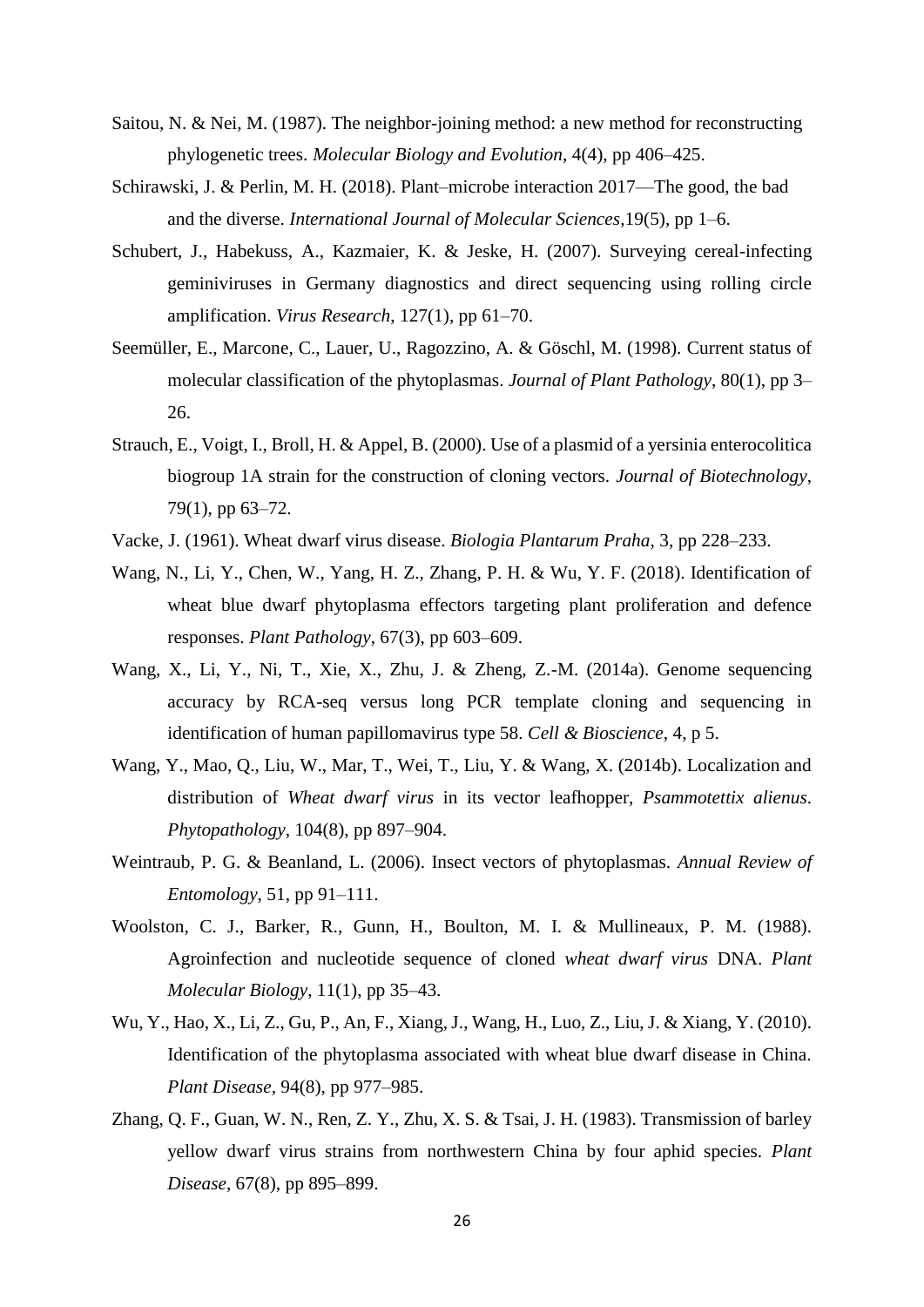- Zhang, Q. F., Xiang, J. Y., Yang, Y. & Zhang, R. (1996). The primary infection of wheat mycoplasmalike organism blue dwarf disease (WMBD). *Acta Phytopathologica Sinica,*  11, pp 107–110.
- Zhang, X., Zhou, G. & Wang, X. (2010). Detection of *wheat dwarf virus* (WDV) in wheat and vector leafhopper (*Psammotettix alienus* Dahlb.) by real-time PCR. *Journal of Virological Methods*, 169(2), pp 416–419.